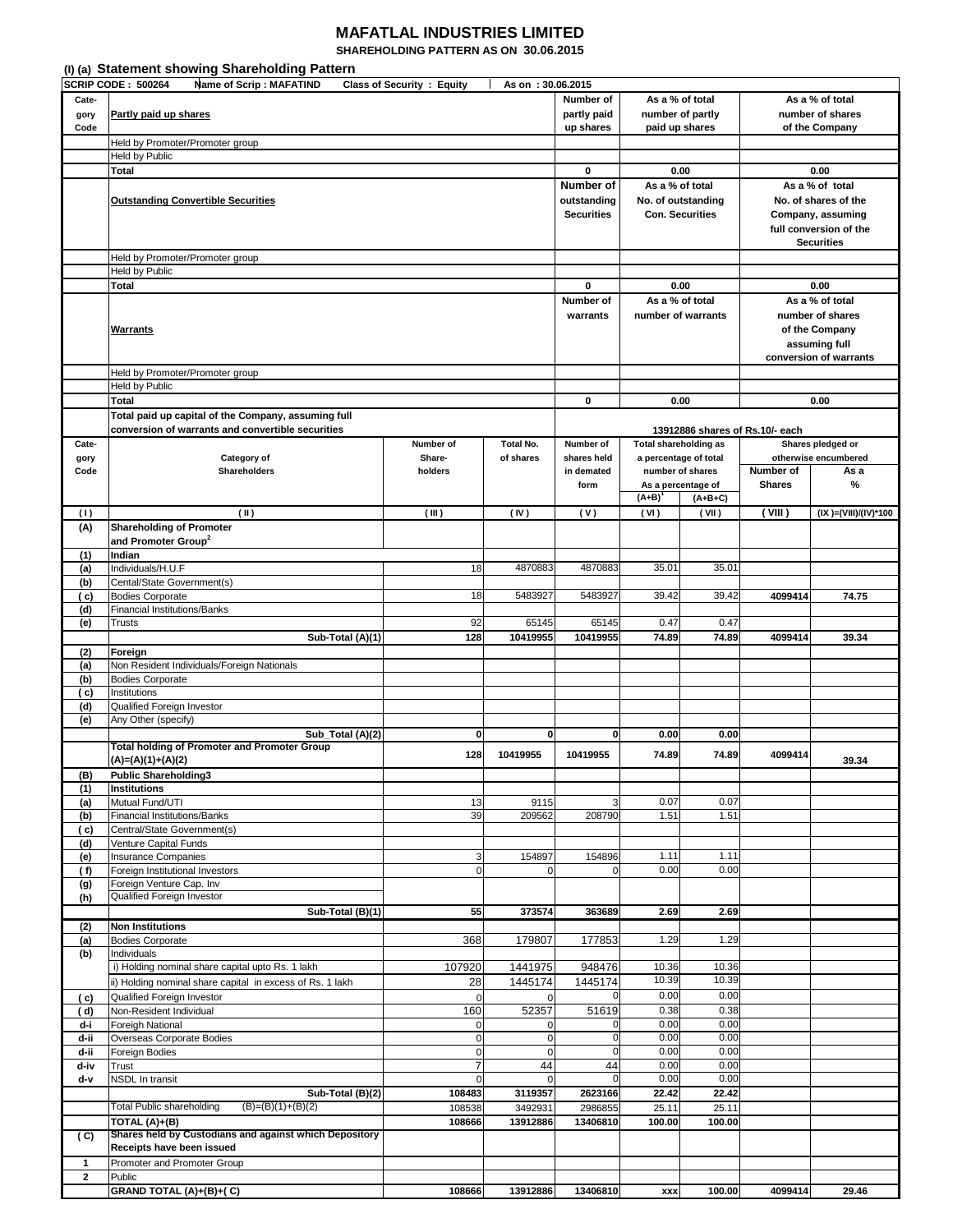**(I) (b) Statement showing holding of securities (including shares,warrants,convertible securities) of persons belonging to the category "Promoter and Promoter Group"**

|                     |                                                                                                   | <b>Details of Shares held</b> |                                           | Encumbered shares(*) |                           | <b>Details of warrants</b>                                           |                           | (Details) of convertible<br>securities                                                 |                    | <b>Total shares</b><br>(including                                                    |                                                                                                                                           |
|---------------------|---------------------------------------------------------------------------------------------------|-------------------------------|-------------------------------------------|----------------------|---------------------------|----------------------------------------------------------------------|---------------------------|----------------------------------------------------------------------------------------|--------------------|--------------------------------------------------------------------------------------|-------------------------------------------------------------------------------------------------------------------------------------------|
| Sr.No.              | Name of the shareholder                                                                           | No of Shares<br>held          | As a % of<br>grand total<br>$(A)+(B)+(C)$ | <b>Number</b>        | As a<br>Percentage        | As a % of<br>grand total<br>$(A)+(B)+(C)$ of<br>sub-clause<br>(I)(a) | No of<br>warrants<br>held | As a % of<br>total number Number of<br>of warrants convertible<br>of the same<br>class | securities<br>held | As a % of<br>total number<br>of<br>convertible<br>securities of<br>the same<br>class | underlying<br>shares<br>assuming full<br>conversion of<br>warrants and<br>convertible<br>securities as a<br>% of diluted<br>share capital |
| (1)                 | (II)                                                                                              | (III)                         | (IV)                                      | (V)                  | $(VI) =$<br>(V)/(III)*100 | (VII)                                                                | (VIII)                    | (IX)                                                                                   | (X)                | (XI)                                                                                 | (XII)                                                                                                                                     |
| 1<br>2              | VISHAD PADMANABH MAFATLAL<br>HRISHIKESH ARVIND MAFATLAL                                           | 1211581<br>821578             | 8.71<br>5.91                              |                      |                           |                                                                      |                           |                                                                                        |                    |                                                                                      | 8.71<br>5.91                                                                                                                              |
| 3                   | HRISHIKESH ARVIND MAFATLAL                                                                        | 4490                          | 0.03                                      |                      |                           |                                                                      |                           |                                                                                        |                    |                                                                                      | 0.03                                                                                                                                      |
| $\overline{4}$<br>5 | HRISHIKESH ARVIND MAFATLAL<br>VISHAD PADMANABH MAFATLAL                                           | 735<br>735                    | 0.01<br>0.01                              |                      |                           |                                                                      |                           |                                                                                        |                    |                                                                                      | 0.01<br>0.01                                                                                                                              |
| 6                   | RUPAL VISHAD MAFATLAL                                                                             | 1203465                       | 8.65                                      |                      |                           |                                                                      |                           |                                                                                        |                    |                                                                                      | 8.65                                                                                                                                      |
| $\overline{7}$<br>8 | REKHA HRISHIKESH MAFATLAL<br>PRIYAVRAT HRISHIKESH MAFATLAL                                        | 804283<br>554232              | 5.78<br>3.98                              |                      |                           |                                                                      |                           |                                                                                        |                    |                                                                                      | 5.78<br>3.98                                                                                                                              |
| 9                   | ANJALI HRISHIKESH MAFATLAL                                                                        | 150999                        | 1.09                                      |                      |                           |                                                                      |                           |                                                                                        |                    |                                                                                      | 1.09                                                                                                                                      |
| 10<br>11            | AARTI HRISHIKESH MAFATLAL<br>A.N. MAFATLAL KARTA OF A.N.M. HUF 4 MAFATLAL                         | 102512<br>5585                | 0.74<br>0.04                              |                      |                           |                                                                      |                           |                                                                                        |                    |                                                                                      | 0.74<br>0.04                                                                                                                              |
| 12                  | MAITHILI N DESAI                                                                                  | 3303                          | 0.02                                      |                      |                           |                                                                      |                           |                                                                                        |                    |                                                                                      | 0.02                                                                                                                                      |
| 13<br>14            | AARTI MANISH CHADHA<br>ANJALI KUNAL AGARWAL                                                       | 1830<br>1830                  | 0.01<br>0.01                              |                      |                           |                                                                      |                           |                                                                                        |                    |                                                                                      | 0.01<br>0.01                                                                                                                              |
| 15                  | NARENDRA DHARMSINH DESAI                                                                          | 1611                          | 0.01                                      |                      |                           |                                                                      |                           |                                                                                        |                    |                                                                                      | 0.01                                                                                                                                      |
| 16<br>17            | P.A.MAFATLAL AS KARTA OF P.A.M. HUF 1 MAFATLAL<br>VISHAD P.MAFATLAL PAM HUF1 P MAFATLAL           | 1455<br>455                   | 0.01<br>0.00                              |                      |                           |                                                                      |                           |                                                                                        |                    |                                                                                      | 0.01<br>0.00                                                                                                                              |
| 18                  | CHETNA PADMANABH MAFATLAL                                                                         | 204                           | 0.00                                      |                      |                           |                                                                      |                           |                                                                                        |                    |                                                                                      | 0.00                                                                                                                                      |
| $\mathbf{1}$        | <b>Sub Total</b><br>NAVIN FLUORINE INTERNATIONAL LIMITED                                          | 4870883<br>1774707            | 35.01<br>12.76                            | 1774707              | 100                       | 12.76                                                                |                           |                                                                                        |                    |                                                                                      | 35.01<br>12.76                                                                                                                            |
| $\overline{2}$      | ALTAMOUNT PRODUCTS & SERVICES PVT. LTD.                                                           | 1064443                       | 7.65                                      | 1064443              | 100                       | 7.65                                                                 |                           |                                                                                        |                    |                                                                                      | 7.65                                                                                                                                      |
| 3                   | SUKARMA INVESTMENTS PVT. LTD                                                                      | 839173                        | 6.03                                      | 839123               | 99.99                     | 6.03                                                                 |                           |                                                                                        |                    |                                                                                      | 6.03                                                                                                                                      |
| $\overline{4}$<br>5 | <b>NOCIL LIMITED</b><br>SUREMI TRADING PRIVATE LIMITED                                            | 566320<br>414054              | 4.07<br>2.98                              | 171141               | 41.33                     | 1.23                                                                 |                           |                                                                                        |                    |                                                                                      | 4.07<br>2.98                                                                                                                              |
| 6                   | MAFATLAL EXIM PVT. LTD                                                                            | 357807                        | 2.57                                      | 250000               | 69.87                     | 1.80                                                                 |                           |                                                                                        |                    |                                                                                      | 2.57                                                                                                                                      |
| $\overline{7}$<br>8 | MAFATLAL IMPEX PRIVATE LIMITED<br>MAFATLAL IMPEX PRIVATE LIMITED                                  | 352643<br>41085               | 2.53<br>0.30                              |                      |                           |                                                                      |                           |                                                                                        |                    |                                                                                      | 2.53<br>0.30                                                                                                                              |
| 9                   | ARVI ASSOCIATES PVT LTD                                                                           | 25259                         | 0.18                                      |                      |                           |                                                                      |                           |                                                                                        |                    |                                                                                      | 0.18                                                                                                                                      |
| 10<br>11            | GAYATRI PESTICHEM MFG PVT LTD<br>MAFATLAL EXIM PRIVATE LIMITED                                    | 22305<br>18400                | 0.16<br>0.13                              |                      |                           |                                                                      |                           |                                                                                        |                    |                                                                                      | 0.16<br>0.13                                                                                                                              |
| 12                  | PAMIL INVESTMENTS PRIVATE LIMITED                                                                 | 4197                          | 0.03                                      |                      |                           |                                                                      |                           |                                                                                        |                    |                                                                                      | 0.03                                                                                                                                      |
| 13<br>14            | SUSHRIPADA INVESTMENTS PRIVATE LIMITED<br>SUREMI TRADING PRIVATE LIMITED                          | 2269<br>1225                  | 0.02<br>0.01                              |                      |                           |                                                                      |                           |                                                                                        |                    |                                                                                      | 0.02<br>0.01                                                                                                                              |
| 15                  | SUMIL HOLDINGS PRIVATE LTD                                                                        | 10                            | 0.00                                      |                      |                           |                                                                      |                           |                                                                                        |                    |                                                                                      | 0.00                                                                                                                                      |
| 16<br>17            | MILAP TEXCHEM PRIVATE LIMITED<br>MILEKHA TEXCHEM COMPANY PRIVATE LIMITED                          | 10<br>10                      | 0.00<br>0.00                              |                      |                           |                                                                      |                           |                                                                                        |                    |                                                                                      | 0.00<br>0.00                                                                                                                              |
| 18                  | SHAMIR TEXCHEM PRIVATE LIMITED                                                                    | 10                            | 0.00                                      |                      | 74.75                     |                                                                      |                           |                                                                                        |                    |                                                                                      | 0.00                                                                                                                                      |
| $\mathbf{1}$        | <b>Sub Total</b><br>SHETH MAFATLAL GAGALBHAI FOUNDATION TRUSTNO 2                                 | 5483927<br>786                | 39.42<br>0.01                             | 4099414              |                           | 29.46                                                                |                           |                                                                                        |                    |                                                                                      | 39.42<br>0.01                                                                                                                             |
| $\overline{2}$      | SHETH MAFATLAL GAGALBHAI FOUNDATION TRUSTNO.3<br>SHETH MAFATLAL GAGALBHAI FOUNDATION TRUST NO 10  | 786<br>786                    | 0.01<br>0.01                              |                      |                           |                                                                      |                           |                                                                                        |                    |                                                                                      | 0.01<br>0.01                                                                                                                              |
| 3<br>$\overline{4}$ | SHETH MAFATLAL GAGALBHAI FOUNDATION TRUST NO 9                                                    | 786                           | 0.01                                      |                      |                           |                                                                      |                           |                                                                                        |                    |                                                                                      | 0.01                                                                                                                                      |
| 5<br>6              | SHETH MAFATLAL GAGALBHAI FOUNDATION TRUST NO22<br>SHETH MAFATLAL GAGALBHAI FOUNDATION TRUST NO 20 | 786<br>786                    | 0.01<br>0.01                              |                      |                           |                                                                      |                           |                                                                                        |                    |                                                                                      | 0.01<br>0.01                                                                                                                              |
| $\overline{7}$      | SHETH MAFATLAL GAGALBHAI FOUNDATION TRUST NO 5                                                    | 786                           | 0.01                                      |                      |                           |                                                                      |                           |                                                                                        |                    |                                                                                      | 0.01                                                                                                                                      |
| 8<br>9              | SHETH MAFATLAL GAGALBHAI FOUNDATION TRUST NO 7<br>SHRI HRISHIKESH ARVIND MAFATLAL PUBLIC          | 786<br>786                    | 0.01<br>0.01                              |                      |                           |                                                                      |                           |                                                                                        |                    |                                                                                      | 0.01<br>0.01                                                                                                                              |
|                     | CHARITABLE TRUST NO 1                                                                             |                               | 0.00                                      |                      |                           |                                                                      |                           |                                                                                        |                    |                                                                                      | 0.00                                                                                                                                      |
| 10                  | SHRI ARVIND N MAFATLAL PUBLIC CHARITABLE TRUST<br>NO <sub>7</sub>                                 | 786                           | 0.01<br>0.00                              |                      |                           |                                                                      |                           |                                                                                        |                    |                                                                                      | 0.01<br>0.00                                                                                                                              |
| 11                  | SHRI ARVIND N MAFATLAL PUBLIC CHARITABLE TRUST                                                    | 786                           | 0.01                                      |                      |                           |                                                                      |                           |                                                                                        |                    |                                                                                      | 0.01                                                                                                                                      |
| 12                  | NO 6<br>SHRI PADMANABH ARVIND MAFATLAL PUBLIC                                                     | 786                           | 0.00<br>0.01                              |                      |                           |                                                                      |                           |                                                                                        |                    |                                                                                      | 0.00<br>0.01                                                                                                                              |
|                     | CHARITABLE TRUST NO 1                                                                             |                               | 0.00                                      |                      |                           |                                                                      |                           |                                                                                        |                    |                                                                                      | 0.00                                                                                                                                      |
| 13                  | ISHRI PADMANABH ARVIND MAFATLAL PUBLIC<br>CHARITABLE TRUST NO 2                                   | 786                           | 0.01<br>0.00                              |                      |                           |                                                                      |                           |                                                                                        |                    |                                                                                      | 0.01<br>0.00                                                                                                                              |
| 14                  | SHRI PADMANABH ARVIND MAFATLAL PUBLIC<br>CHARITABLE TRUST NO 3                                    | 786                           | 0.01<br>0.00                              |                      |                           |                                                                      |                           |                                                                                        |                    |                                                                                      | 0.01<br>0.00                                                                                                                              |
| 15                  | NAVINCHANDRA MAFATLAL CHARITY TRUST NO 11                                                         | 786                           | 0.01                                      |                      |                           |                                                                      |                           |                                                                                        |                    |                                                                                      | 0.01                                                                                                                                      |
| 16<br>17            | NAVINCHANDRA MAFATLAL CHARITY TRUST NO 2<br>NAVINCHANDRA MAFATLAL CHARITY TRUST NO 3              | 786<br>786                    | 0.01<br>0.01                              |                      |                           |                                                                      |                           |                                                                                        |                    |                                                                                      | 0.01<br>0.01                                                                                                                              |
| 18                  | NAVINCHANDRA MAFATLAL CHARITY TRUST NO 6                                                          | 786                           | 0.01                                      |                      |                           |                                                                      |                           |                                                                                        |                    |                                                                                      | 0.01                                                                                                                                      |
| 19<br>20            | NAVINCHANDRA MAFATLAL CHARITY TRUST NO 12<br>NAVINCHANDRA MAFATLAL CHARITY TRUST NO 13            | 786<br>786                    | 0.01<br>0.01                              |                      |                           |                                                                      |                           |                                                                                        |                    |                                                                                      | 0.01<br>0.01                                                                                                                              |
| 21                  | NAVINCHANDRA MAFATLAL CHARITY TRUST NO 15                                                         | 786                           | 0.01                                      |                      |                           |                                                                      |                           |                                                                                        |                    |                                                                                      | 0.01                                                                                                                                      |
| 22<br>23            | SHRI PRANSUKHLAL CHARITY TRUST NO 3<br>SHRI PRANSUKHLAL CHARITY TRUST NO 2                        | 786<br>786                    | 0.01<br>0.01                              |                      |                           |                                                                      |                           |                                                                                        |                    |                                                                                      | 0.01<br>0.01                                                                                                                              |
| 24                  | NAVINCHANDRA MAFATLAL CHARITY TRUST NO 4                                                          | 786                           | 0.01                                      |                      |                           |                                                                      |                           |                                                                                        |                    |                                                                                      | 0.01                                                                                                                                      |
| 25<br>26            | NAVINCHANDRA MAFATLAL CHARITY TRUST NO 7<br>NAVINCHANDRA MAFATLAL CHARITY TRUST NO 14             | 786<br>786                    | 0.01<br>0.01                              |                      |                           |                                                                      |                           |                                                                                        |                    |                                                                                      | 0.01<br>0.01                                                                                                                              |
| 27                  | NAVINCHANDRA MAFATLAL CHARITY TRUST NO 5                                                          | 786                           | 0.01                                      |                      |                           |                                                                      |                           |                                                                                        |                    |                                                                                      | 0.01                                                                                                                                      |
| 28                  | SHRI ARVIND N MAFATLAL PUBLIC CHARITABLE TRUST<br>NO <sub>2</sub>                                 | 786                           | 0.01<br>0.00                              |                      |                           |                                                                      |                           |                                                                                        |                    |                                                                                      | 0.01<br>0.00                                                                                                                              |
| 29                  | SHRI PADMANABH ARVIND MAFATLAL PUBLIC                                                             | 786                           | 0.01                                      |                      |                           |                                                                      |                           |                                                                                        |                    |                                                                                      | 0.01                                                                                                                                      |
| 30                  | CHARITABLE TRUST NO 4<br>SHRI PADMANABH ARVIND MAFATLAL PUBLIC                                    | 786                           | 0.00<br>0.01                              |                      |                           |                                                                      |                           |                                                                                        |                    |                                                                                      | 0.00<br>0.01                                                                                                                              |
|                     | CHARITABLE TRUST NO 5                                                                             |                               | 0.00                                      |                      |                           |                                                                      |                           |                                                                                        |                    |                                                                                      | 0.00                                                                                                                                      |
| 31<br>32            | NAVINCHANDRA MAFATLAL CHARITY TRUST NO 9<br>SHETH MAFATLAL GAGALBHAI FOUNDATION TRUST NO 12       | 786<br>786                    | 0.01<br>0.01                              |                      |                           |                                                                      |                           |                                                                                        |                    |                                                                                      | 0.01<br>0.01                                                                                                                              |
| 33<br>34            | SHETH MAFATLAL GAGALBHAI FOUNDATION TRUST NO 13<br>SHETH MAFATLAL GAGALBHAI FOUNDATION TRUST NO 6 | 786<br>786                    | 0.01<br>0.01                              |                      |                           |                                                                      |                           |                                                                                        |                    |                                                                                      | 0.01<br>0.01                                                                                                                              |
| 35                  | SHRI HRISHIKESH ARVIND MAFATLAL PUBLIC                                                            | 786                           | 0.01                                      |                      |                           |                                                                      |                           |                                                                                        |                    |                                                                                      | 0.01                                                                                                                                      |
|                     | CHARITABLE TRUST NO 2                                                                             |                               | 0.00                                      |                      |                           |                                                                      |                           |                                                                                        |                    |                                                                                      | 0.00                                                                                                                                      |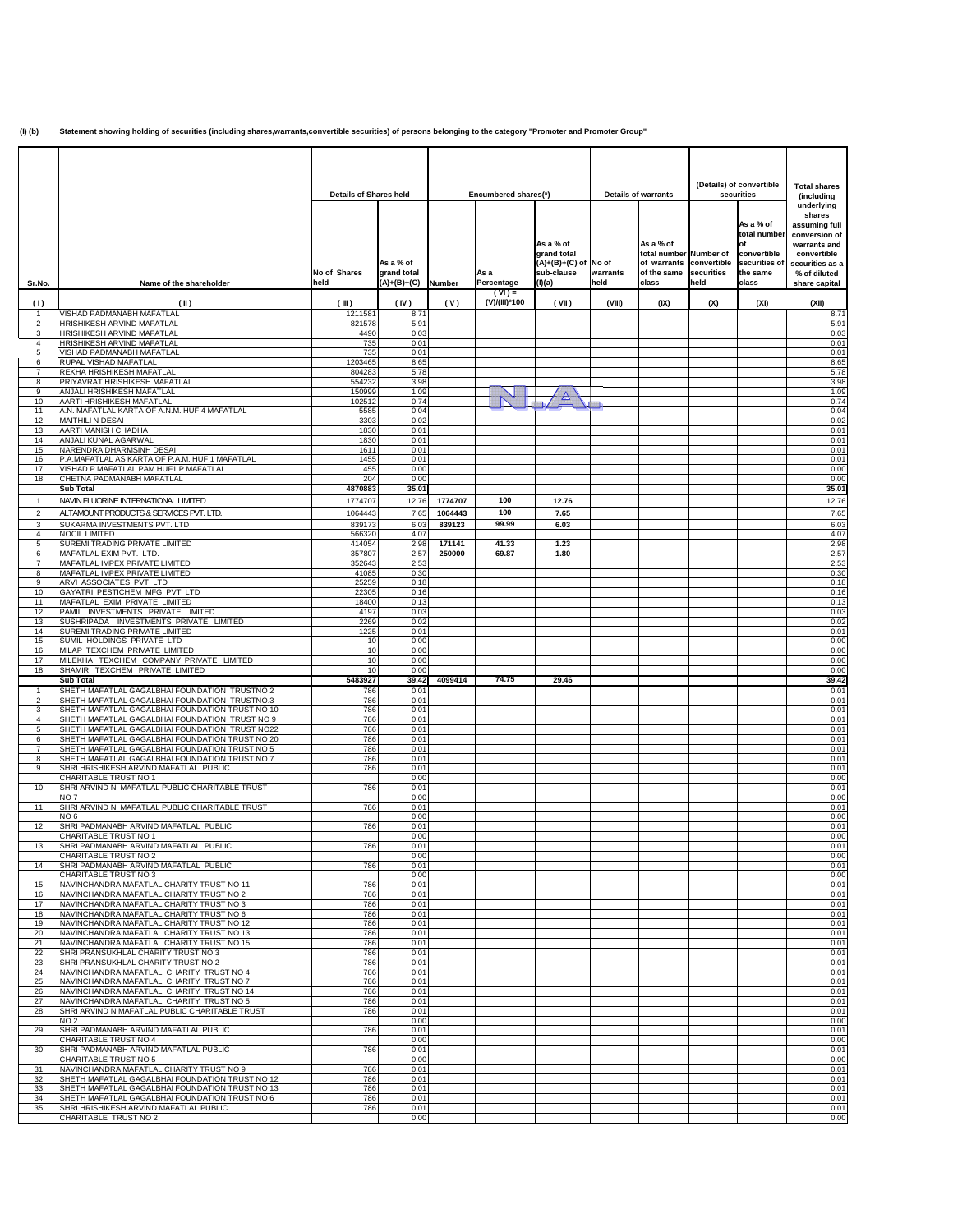| SHRI HRISHIKESH ARVIND MAFATLAL PUBLIC<br>0.01<br>37<br>786<br>CHARITABLE TRUST NO 3<br>0.00<br>38<br>SHRI HRISHIKESH ARVIND MAFATLAL PUBLIC<br>786<br>0.01<br>0.00<br>CHARITABLE TRUST NO 4<br>SHRI HRISHIKESH ARVIND MAFATLAL PUBLIC<br>39<br>786<br>0.01<br>CHARITABLE TRUST NO 5<br>0.00<br>SETH MAFATLAL GAGALBHAI FOUNDATION TRUST NO 11<br>0.01<br>40<br>786<br>41<br>SHRI ARVIND N MAFATLAL PUBLIC CHARITABLE TRUST<br>786<br>0.01<br>8 OV<br>0.00<br>SHRI ARVIND N MAFATLAL PUBLIC CHARITABLE TRUST<br>0.01<br>42<br>786<br>NO <sub>5</sub><br>0.00<br>SHRI ARVIND N MAFATLAL PUBLIC CHARITABLE TRUST<br>43<br>786<br>0.01<br>NO <sub>4</sub><br>0.00<br>SHRI PRANSUKHLAL CHARITY TRUST NO 5<br>44<br>786<br>0.01<br>45<br>SHRI PRANSUKHLAL CHARITY TRUST NO 4<br>786<br>0.01<br>SHRI HRISHIKESH ARVIND MAFATLAL PUBLIC<br>0.01<br>46<br>786<br>0.00<br>CHARITBALE TRUST NO 6<br>SETH MAFATLAL GAGALBHAI FOUNDATION TRUST N0.4<br>47<br>786<br>0.01<br>NAVINCHANDRA MAFATLAL CHARITY TRUST N0 8<br>48<br>786<br>0.01<br>NAVINCHANDRA MAFATLAL CHARITY TRUST N0 10<br>49<br>786<br>0.01<br>50<br>SHRI ARVIND N MAFATLAL PUBLIC CHARITABLE TRUST<br>786<br>0.01<br>SETH MAFATLAL GAGALBHAI FOUNDATION TRUST N0 14<br>0.01<br>51<br>786<br>SETH MAFATLAL GAGALBHAI FOUNDATION TRUST N0 17<br>52<br>786<br>0.01<br>SETH MAFATLAL GAGALBHAI FOUNDATION TRUST N0 16<br>53<br>786<br>0.01<br>54<br>SHRI ARVIND N MAFATLAL PUBLIC CHARITABLE TRUST<br>786<br>0.01<br>N <sub>0</sub> 3<br>0.00<br>55<br>SHETH MAFATLAL GAGALBHAI FOUNDATION TRUST<br>786<br>0.01<br>NO.19<br>0.00<br>SHRI PRANSUKHLAL CHARITY TRUST NO 6<br>786<br>56<br>0.01<br>SHETH MAFATLAL GAGALBHAI FOUNDATION TRUST NO 21<br>57<br>786<br>0.01<br>58<br>SHRI PRANSUKHLAL CHARITY TRUST<br>786<br>0.01<br>SHETH MAFATLAL GAGALBHAI FOUNDATION TRUST NO 18<br>59<br>786<br>0.01<br>60<br>SHETH MAFATLAL GAGALBHAI FOUNDATION TRUST NO 15<br>786<br>0.01<br>SHRI PADMANABH ARVIND MAFATLAL PUBLIC<br>786<br>0.01<br>61<br>CHARITABLE TRUST NO 6<br>0.00<br>MRS SUSHILA ARVIND MAFATLAL PUBLIC CHARITABLE<br>0.00<br>62<br>624<br>TRUST NO 1<br>0.00<br>MRS SUSHILA ARVIND MAFATLAL PUBLIC CHARITABLE<br>63<br>624<br>0.00<br>TRUST NO 2<br>0.00<br>64<br>MRS SUSHILA ARVIND MAFATLAL PUBLIC CHARITABLE<br>624<br>0.00<br>0.00<br>TRUST NO 3<br>VISHAD PADMANABH MAFATLAL PUBLIC CHARITABLE<br>624<br>0.00<br>65<br>TRUST NO 4<br>0.00<br><b>MRS REKHA HRISHIKESH MAFATLAL PUBLIC CHARITABLE</b><br>66<br>624<br>0.00<br>TRUST NO 1<br>0.00<br>MRS REKHA HRISHIKESH MAFATLAL PUBLIC CHARITABLE<br>624<br>0.00<br>67<br>0.00<br>TRUST NO 5<br>MRS REKHA HRISHIKESH MAFATLAL PUBLIC CHARITABLE<br>624<br>68<br>0.00<br>TRUST NO 4<br>0.00<br>69<br>MRS REKHA HRISHIKESH MAFATLAL PUBLIC CHARITABLE<br>624<br>0.00<br>TRUST NO 3<br>0.00<br>70<br>MRS REKHA HRISHIKESH MAFATLAL PUBLIC CHARITABLE<br>624<br>0.00<br>0.00<br>TRUST NO 2<br>MRS SUSHILA ARVIND MAFATLAL PUBLIC CHARITABLE<br>624<br>0.00<br>71<br>TRUST N0.4<br>0.00<br>MRS.SUSHILA ARVIND MAFATLAL PUBLIC CHARITABLE<br>72<br>624<br>0.00<br>TRUST N0.5<br>0.00<br>MRS MILONI PADMANABH MAFATLAL PUBLIC CHARITABLE<br>73<br>624<br>0.00<br>0.00<br>TRUST NO 1<br>MRS MILONI PADMANABH MAFATLAL PUBLIC CHARITABLE<br>74<br>0.00<br>624<br>0.00<br>TRUST NO 2<br>MRS MILONI PADMANABH MAFATLAL PUBLIC CHARITABLE<br>75<br>624<br>0.00<br>TRUST NO 4<br>0.00<br>VISHAD P MAFATLAL PUBLIC CHARITABLE TRUST N0.1<br>76<br>624<br>0.00<br>77<br>MRS MILONI PADMANABH MAFATLAL PUBLIC CHARITABLE<br>624<br>0.00<br>0.00<br>TRUST NO.3<br>VISHAD PADMANABH MAFATLAL PUBLIC CHARITABLE<br>78<br>624<br>0.00<br>TRUST NO 2<br>0.00<br>VISHAD PADMANABH MAFATLAL PUBLIC CHARITABLE<br>79<br>624<br>0.00<br>TRUST NO-3<br>0.00<br>80<br>SHRI PADMAKESH PUBLIC CHARITY TRUST NO 4<br>542<br>0.00<br>SHRI PADMAKESH PUBLIC CHARITY TRUST NO 3<br>542<br>0.00<br>81<br>SHRI PADMAKESH PUBLIC CHARITY TRUST NO 2<br>542<br>0.00<br>82<br>SHRI PADMAKESH PUBLIC CHARITY TRUST NO 1<br>83<br>542<br>0.00<br>SHRI RISHIPAD PUBLIC CHARITY TRUST NO 3<br>542<br>0.00<br>84<br>SHRI RISHIPAD PUBLIC CHARITY TRUST N0 2<br>542<br>0.00<br>85<br>SHRI RISHIPAD PUBLIC CHARITY TRUST N0 4<br>542<br>0.00<br>86<br>SHRI RISHIPAD PUBLIC CHARITY TRUST N0.1<br>542<br>0.00<br>87<br>MRS. VIJAYALAXMI NAVINCHANDRA MAFATLAL PUBLIC<br>393<br>0.00<br>88<br>CHARITY TRUST NO 16<br>0.00<br>MRS VIJAYALAXMI NAVINCHANDRA MAFATLAL PUBLIC<br>393<br>89<br>0.00<br>CHARITY TRUST NO 19<br>0.00<br>MRS VIJAYALAXMI NAVINCHANDRA MAFATLAL PUBLIC<br>393<br>0.00<br>90<br>CHARITY TRUST NO 20<br>0.00<br>0.00<br>MAITHILIBEN N DESAI<br>256<br>91<br>MRS MILONI PADMANABH MAFATLAL PUBLIC CHARITABLE<br>0.00<br>92<br>196<br>TRUST NO 5<br><b>Sub Total</b><br>65145<br>0.47<br><b>TOTAL</b><br>74.89<br>10419955 | 36 |                                                | 786 | $0.0^{\circ}$ |  |  |  |              |
|----------------------------------------------------------------------------------------------------------------------------------------------------------------------------------------------------------------------------------------------------------------------------------------------------------------------------------------------------------------------------------------------------------------------------------------------------------------------------------------------------------------------------------------------------------------------------------------------------------------------------------------------------------------------------------------------------------------------------------------------------------------------------------------------------------------------------------------------------------------------------------------------------------------------------------------------------------------------------------------------------------------------------------------------------------------------------------------------------------------------------------------------------------------------------------------------------------------------------------------------------------------------------------------------------------------------------------------------------------------------------------------------------------------------------------------------------------------------------------------------------------------------------------------------------------------------------------------------------------------------------------------------------------------------------------------------------------------------------------------------------------------------------------------------------------------------------------------------------------------------------------------------------------------------------------------------------------------------------------------------------------------------------------------------------------------------------------------------------------------------------------------------------------------------------------------------------------------------------------------------------------------------------------------------------------------------------------------------------------------------------------------------------------------------------------------------------------------------------------------------------------------------------------------------------------------------------------------------------------------------------------------------------------------------------------------------------------------------------------------------------------------------------------------------------------------------------------------------------------------------------------------------------------------------------------------------------------------------------------------------------------------------------------------------------------------------------------------------------------------------------------------------------------------------------------------------------------------------------------------------------------------------------------------------------------------------------------------------------------------------------------------------------------------------------------------------------------------------------------------------------------------------------------------------------------------------------------------------------------------------------------------------------------------------------------------------------------------------------------------------------------------------------------------------------------------------------------------------------------------------------------------------------------------------------------------------------------------------------------------------------------------------------------------------------------------------------------------------------------------------------------------------------------------------------------------------------------------------------------------------------------------------------------------------------------------------------------------------------------------------------------------------------------------------------------------------------------------------------------------------------------------------------------------------------------------------------------------------------------------------------------------------------------------------------------------------------------------------------------------------------------------------------------------------------------------|----|------------------------------------------------|-----|---------------|--|--|--|--------------|
|                                                                                                                                                                                                                                                                                                                                                                                                                                                                                                                                                                                                                                                                                                                                                                                                                                                                                                                                                                                                                                                                                                                                                                                                                                                                                                                                                                                                                                                                                                                                                                                                                                                                                                                                                                                                                                                                                                                                                                                                                                                                                                                                                                                                                                                                                                                                                                                                                                                                                                                                                                                                                                                                                                                                                                                                                                                                                                                                                                                                                                                                                                                                                                                                                                                                                                                                                                                                                                                                                                                                                                                                                                                                                                                                                                                                                                                                                                                                                                                                                                                                                                                                                                                                                                                                                                                                                                                                                                                                                                                                                                                                                                                                                                                                                                                                                |    | SHETH MAFATLAL GAGALBHAI FOUNDATION TRUST NO 8 |     |               |  |  |  | 0.01         |
|                                                                                                                                                                                                                                                                                                                                                                                                                                                                                                                                                                                                                                                                                                                                                                                                                                                                                                                                                                                                                                                                                                                                                                                                                                                                                                                                                                                                                                                                                                                                                                                                                                                                                                                                                                                                                                                                                                                                                                                                                                                                                                                                                                                                                                                                                                                                                                                                                                                                                                                                                                                                                                                                                                                                                                                                                                                                                                                                                                                                                                                                                                                                                                                                                                                                                                                                                                                                                                                                                                                                                                                                                                                                                                                                                                                                                                                                                                                                                                                                                                                                                                                                                                                                                                                                                                                                                                                                                                                                                                                                                                                                                                                                                                                                                                                                                |    |                                                |     |               |  |  |  | 0.01         |
|                                                                                                                                                                                                                                                                                                                                                                                                                                                                                                                                                                                                                                                                                                                                                                                                                                                                                                                                                                                                                                                                                                                                                                                                                                                                                                                                                                                                                                                                                                                                                                                                                                                                                                                                                                                                                                                                                                                                                                                                                                                                                                                                                                                                                                                                                                                                                                                                                                                                                                                                                                                                                                                                                                                                                                                                                                                                                                                                                                                                                                                                                                                                                                                                                                                                                                                                                                                                                                                                                                                                                                                                                                                                                                                                                                                                                                                                                                                                                                                                                                                                                                                                                                                                                                                                                                                                                                                                                                                                                                                                                                                                                                                                                                                                                                                                                |    |                                                |     |               |  |  |  | 0.00         |
|                                                                                                                                                                                                                                                                                                                                                                                                                                                                                                                                                                                                                                                                                                                                                                                                                                                                                                                                                                                                                                                                                                                                                                                                                                                                                                                                                                                                                                                                                                                                                                                                                                                                                                                                                                                                                                                                                                                                                                                                                                                                                                                                                                                                                                                                                                                                                                                                                                                                                                                                                                                                                                                                                                                                                                                                                                                                                                                                                                                                                                                                                                                                                                                                                                                                                                                                                                                                                                                                                                                                                                                                                                                                                                                                                                                                                                                                                                                                                                                                                                                                                                                                                                                                                                                                                                                                                                                                                                                                                                                                                                                                                                                                                                                                                                                                                |    |                                                |     |               |  |  |  | 0.01         |
|                                                                                                                                                                                                                                                                                                                                                                                                                                                                                                                                                                                                                                                                                                                                                                                                                                                                                                                                                                                                                                                                                                                                                                                                                                                                                                                                                                                                                                                                                                                                                                                                                                                                                                                                                                                                                                                                                                                                                                                                                                                                                                                                                                                                                                                                                                                                                                                                                                                                                                                                                                                                                                                                                                                                                                                                                                                                                                                                                                                                                                                                                                                                                                                                                                                                                                                                                                                                                                                                                                                                                                                                                                                                                                                                                                                                                                                                                                                                                                                                                                                                                                                                                                                                                                                                                                                                                                                                                                                                                                                                                                                                                                                                                                                                                                                                                |    |                                                |     |               |  |  |  | 0.00         |
|                                                                                                                                                                                                                                                                                                                                                                                                                                                                                                                                                                                                                                                                                                                                                                                                                                                                                                                                                                                                                                                                                                                                                                                                                                                                                                                                                                                                                                                                                                                                                                                                                                                                                                                                                                                                                                                                                                                                                                                                                                                                                                                                                                                                                                                                                                                                                                                                                                                                                                                                                                                                                                                                                                                                                                                                                                                                                                                                                                                                                                                                                                                                                                                                                                                                                                                                                                                                                                                                                                                                                                                                                                                                                                                                                                                                                                                                                                                                                                                                                                                                                                                                                                                                                                                                                                                                                                                                                                                                                                                                                                                                                                                                                                                                                                                                                |    |                                                |     |               |  |  |  | 0.01         |
|                                                                                                                                                                                                                                                                                                                                                                                                                                                                                                                                                                                                                                                                                                                                                                                                                                                                                                                                                                                                                                                                                                                                                                                                                                                                                                                                                                                                                                                                                                                                                                                                                                                                                                                                                                                                                                                                                                                                                                                                                                                                                                                                                                                                                                                                                                                                                                                                                                                                                                                                                                                                                                                                                                                                                                                                                                                                                                                                                                                                                                                                                                                                                                                                                                                                                                                                                                                                                                                                                                                                                                                                                                                                                                                                                                                                                                                                                                                                                                                                                                                                                                                                                                                                                                                                                                                                                                                                                                                                                                                                                                                                                                                                                                                                                                                                                |    |                                                |     |               |  |  |  | 0.00<br>0.01 |
|                                                                                                                                                                                                                                                                                                                                                                                                                                                                                                                                                                                                                                                                                                                                                                                                                                                                                                                                                                                                                                                                                                                                                                                                                                                                                                                                                                                                                                                                                                                                                                                                                                                                                                                                                                                                                                                                                                                                                                                                                                                                                                                                                                                                                                                                                                                                                                                                                                                                                                                                                                                                                                                                                                                                                                                                                                                                                                                                                                                                                                                                                                                                                                                                                                                                                                                                                                                                                                                                                                                                                                                                                                                                                                                                                                                                                                                                                                                                                                                                                                                                                                                                                                                                                                                                                                                                                                                                                                                                                                                                                                                                                                                                                                                                                                                                                |    |                                                |     |               |  |  |  |              |
|                                                                                                                                                                                                                                                                                                                                                                                                                                                                                                                                                                                                                                                                                                                                                                                                                                                                                                                                                                                                                                                                                                                                                                                                                                                                                                                                                                                                                                                                                                                                                                                                                                                                                                                                                                                                                                                                                                                                                                                                                                                                                                                                                                                                                                                                                                                                                                                                                                                                                                                                                                                                                                                                                                                                                                                                                                                                                                                                                                                                                                                                                                                                                                                                                                                                                                                                                                                                                                                                                                                                                                                                                                                                                                                                                                                                                                                                                                                                                                                                                                                                                                                                                                                                                                                                                                                                                                                                                                                                                                                                                                                                                                                                                                                                                                                                                |    |                                                |     |               |  |  |  | 0.01         |
|                                                                                                                                                                                                                                                                                                                                                                                                                                                                                                                                                                                                                                                                                                                                                                                                                                                                                                                                                                                                                                                                                                                                                                                                                                                                                                                                                                                                                                                                                                                                                                                                                                                                                                                                                                                                                                                                                                                                                                                                                                                                                                                                                                                                                                                                                                                                                                                                                                                                                                                                                                                                                                                                                                                                                                                                                                                                                                                                                                                                                                                                                                                                                                                                                                                                                                                                                                                                                                                                                                                                                                                                                                                                                                                                                                                                                                                                                                                                                                                                                                                                                                                                                                                                                                                                                                                                                                                                                                                                                                                                                                                                                                                                                                                                                                                                                |    |                                                |     |               |  |  |  | 0.00         |
|                                                                                                                                                                                                                                                                                                                                                                                                                                                                                                                                                                                                                                                                                                                                                                                                                                                                                                                                                                                                                                                                                                                                                                                                                                                                                                                                                                                                                                                                                                                                                                                                                                                                                                                                                                                                                                                                                                                                                                                                                                                                                                                                                                                                                                                                                                                                                                                                                                                                                                                                                                                                                                                                                                                                                                                                                                                                                                                                                                                                                                                                                                                                                                                                                                                                                                                                                                                                                                                                                                                                                                                                                                                                                                                                                                                                                                                                                                                                                                                                                                                                                                                                                                                                                                                                                                                                                                                                                                                                                                                                                                                                                                                                                                                                                                                                                |    |                                                |     |               |  |  |  | 0.01         |
|                                                                                                                                                                                                                                                                                                                                                                                                                                                                                                                                                                                                                                                                                                                                                                                                                                                                                                                                                                                                                                                                                                                                                                                                                                                                                                                                                                                                                                                                                                                                                                                                                                                                                                                                                                                                                                                                                                                                                                                                                                                                                                                                                                                                                                                                                                                                                                                                                                                                                                                                                                                                                                                                                                                                                                                                                                                                                                                                                                                                                                                                                                                                                                                                                                                                                                                                                                                                                                                                                                                                                                                                                                                                                                                                                                                                                                                                                                                                                                                                                                                                                                                                                                                                                                                                                                                                                                                                                                                                                                                                                                                                                                                                                                                                                                                                                |    |                                                |     |               |  |  |  | 0.00         |
|                                                                                                                                                                                                                                                                                                                                                                                                                                                                                                                                                                                                                                                                                                                                                                                                                                                                                                                                                                                                                                                                                                                                                                                                                                                                                                                                                                                                                                                                                                                                                                                                                                                                                                                                                                                                                                                                                                                                                                                                                                                                                                                                                                                                                                                                                                                                                                                                                                                                                                                                                                                                                                                                                                                                                                                                                                                                                                                                                                                                                                                                                                                                                                                                                                                                                                                                                                                                                                                                                                                                                                                                                                                                                                                                                                                                                                                                                                                                                                                                                                                                                                                                                                                                                                                                                                                                                                                                                                                                                                                                                                                                                                                                                                                                                                                                                |    |                                                |     |               |  |  |  | 0.01         |
|                                                                                                                                                                                                                                                                                                                                                                                                                                                                                                                                                                                                                                                                                                                                                                                                                                                                                                                                                                                                                                                                                                                                                                                                                                                                                                                                                                                                                                                                                                                                                                                                                                                                                                                                                                                                                                                                                                                                                                                                                                                                                                                                                                                                                                                                                                                                                                                                                                                                                                                                                                                                                                                                                                                                                                                                                                                                                                                                                                                                                                                                                                                                                                                                                                                                                                                                                                                                                                                                                                                                                                                                                                                                                                                                                                                                                                                                                                                                                                                                                                                                                                                                                                                                                                                                                                                                                                                                                                                                                                                                                                                                                                                                                                                                                                                                                |    |                                                |     |               |  |  |  | 0.00         |
|                                                                                                                                                                                                                                                                                                                                                                                                                                                                                                                                                                                                                                                                                                                                                                                                                                                                                                                                                                                                                                                                                                                                                                                                                                                                                                                                                                                                                                                                                                                                                                                                                                                                                                                                                                                                                                                                                                                                                                                                                                                                                                                                                                                                                                                                                                                                                                                                                                                                                                                                                                                                                                                                                                                                                                                                                                                                                                                                                                                                                                                                                                                                                                                                                                                                                                                                                                                                                                                                                                                                                                                                                                                                                                                                                                                                                                                                                                                                                                                                                                                                                                                                                                                                                                                                                                                                                                                                                                                                                                                                                                                                                                                                                                                                                                                                                |    |                                                |     |               |  |  |  | 0.01         |
|                                                                                                                                                                                                                                                                                                                                                                                                                                                                                                                                                                                                                                                                                                                                                                                                                                                                                                                                                                                                                                                                                                                                                                                                                                                                                                                                                                                                                                                                                                                                                                                                                                                                                                                                                                                                                                                                                                                                                                                                                                                                                                                                                                                                                                                                                                                                                                                                                                                                                                                                                                                                                                                                                                                                                                                                                                                                                                                                                                                                                                                                                                                                                                                                                                                                                                                                                                                                                                                                                                                                                                                                                                                                                                                                                                                                                                                                                                                                                                                                                                                                                                                                                                                                                                                                                                                                                                                                                                                                                                                                                                                                                                                                                                                                                                                                                |    |                                                |     |               |  |  |  | 0.01         |
|                                                                                                                                                                                                                                                                                                                                                                                                                                                                                                                                                                                                                                                                                                                                                                                                                                                                                                                                                                                                                                                                                                                                                                                                                                                                                                                                                                                                                                                                                                                                                                                                                                                                                                                                                                                                                                                                                                                                                                                                                                                                                                                                                                                                                                                                                                                                                                                                                                                                                                                                                                                                                                                                                                                                                                                                                                                                                                                                                                                                                                                                                                                                                                                                                                                                                                                                                                                                                                                                                                                                                                                                                                                                                                                                                                                                                                                                                                                                                                                                                                                                                                                                                                                                                                                                                                                                                                                                                                                                                                                                                                                                                                                                                                                                                                                                                |    |                                                |     |               |  |  |  | 0.01         |
|                                                                                                                                                                                                                                                                                                                                                                                                                                                                                                                                                                                                                                                                                                                                                                                                                                                                                                                                                                                                                                                                                                                                                                                                                                                                                                                                                                                                                                                                                                                                                                                                                                                                                                                                                                                                                                                                                                                                                                                                                                                                                                                                                                                                                                                                                                                                                                                                                                                                                                                                                                                                                                                                                                                                                                                                                                                                                                                                                                                                                                                                                                                                                                                                                                                                                                                                                                                                                                                                                                                                                                                                                                                                                                                                                                                                                                                                                                                                                                                                                                                                                                                                                                                                                                                                                                                                                                                                                                                                                                                                                                                                                                                                                                                                                                                                                |    |                                                |     |               |  |  |  | 0.00         |
|                                                                                                                                                                                                                                                                                                                                                                                                                                                                                                                                                                                                                                                                                                                                                                                                                                                                                                                                                                                                                                                                                                                                                                                                                                                                                                                                                                                                                                                                                                                                                                                                                                                                                                                                                                                                                                                                                                                                                                                                                                                                                                                                                                                                                                                                                                                                                                                                                                                                                                                                                                                                                                                                                                                                                                                                                                                                                                                                                                                                                                                                                                                                                                                                                                                                                                                                                                                                                                                                                                                                                                                                                                                                                                                                                                                                                                                                                                                                                                                                                                                                                                                                                                                                                                                                                                                                                                                                                                                                                                                                                                                                                                                                                                                                                                                                                |    |                                                |     |               |  |  |  | 0.01         |
|                                                                                                                                                                                                                                                                                                                                                                                                                                                                                                                                                                                                                                                                                                                                                                                                                                                                                                                                                                                                                                                                                                                                                                                                                                                                                                                                                                                                                                                                                                                                                                                                                                                                                                                                                                                                                                                                                                                                                                                                                                                                                                                                                                                                                                                                                                                                                                                                                                                                                                                                                                                                                                                                                                                                                                                                                                                                                                                                                                                                                                                                                                                                                                                                                                                                                                                                                                                                                                                                                                                                                                                                                                                                                                                                                                                                                                                                                                                                                                                                                                                                                                                                                                                                                                                                                                                                                                                                                                                                                                                                                                                                                                                                                                                                                                                                                |    |                                                |     |               |  |  |  | 0.01         |
|                                                                                                                                                                                                                                                                                                                                                                                                                                                                                                                                                                                                                                                                                                                                                                                                                                                                                                                                                                                                                                                                                                                                                                                                                                                                                                                                                                                                                                                                                                                                                                                                                                                                                                                                                                                                                                                                                                                                                                                                                                                                                                                                                                                                                                                                                                                                                                                                                                                                                                                                                                                                                                                                                                                                                                                                                                                                                                                                                                                                                                                                                                                                                                                                                                                                                                                                                                                                                                                                                                                                                                                                                                                                                                                                                                                                                                                                                                                                                                                                                                                                                                                                                                                                                                                                                                                                                                                                                                                                                                                                                                                                                                                                                                                                                                                                                |    |                                                |     |               |  |  |  | 0.01         |
|                                                                                                                                                                                                                                                                                                                                                                                                                                                                                                                                                                                                                                                                                                                                                                                                                                                                                                                                                                                                                                                                                                                                                                                                                                                                                                                                                                                                                                                                                                                                                                                                                                                                                                                                                                                                                                                                                                                                                                                                                                                                                                                                                                                                                                                                                                                                                                                                                                                                                                                                                                                                                                                                                                                                                                                                                                                                                                                                                                                                                                                                                                                                                                                                                                                                                                                                                                                                                                                                                                                                                                                                                                                                                                                                                                                                                                                                                                                                                                                                                                                                                                                                                                                                                                                                                                                                                                                                                                                                                                                                                                                                                                                                                                                                                                                                                |    |                                                |     |               |  |  |  | 0.01         |
|                                                                                                                                                                                                                                                                                                                                                                                                                                                                                                                                                                                                                                                                                                                                                                                                                                                                                                                                                                                                                                                                                                                                                                                                                                                                                                                                                                                                                                                                                                                                                                                                                                                                                                                                                                                                                                                                                                                                                                                                                                                                                                                                                                                                                                                                                                                                                                                                                                                                                                                                                                                                                                                                                                                                                                                                                                                                                                                                                                                                                                                                                                                                                                                                                                                                                                                                                                                                                                                                                                                                                                                                                                                                                                                                                                                                                                                                                                                                                                                                                                                                                                                                                                                                                                                                                                                                                                                                                                                                                                                                                                                                                                                                                                                                                                                                                |    |                                                |     |               |  |  |  | 0.01         |
|                                                                                                                                                                                                                                                                                                                                                                                                                                                                                                                                                                                                                                                                                                                                                                                                                                                                                                                                                                                                                                                                                                                                                                                                                                                                                                                                                                                                                                                                                                                                                                                                                                                                                                                                                                                                                                                                                                                                                                                                                                                                                                                                                                                                                                                                                                                                                                                                                                                                                                                                                                                                                                                                                                                                                                                                                                                                                                                                                                                                                                                                                                                                                                                                                                                                                                                                                                                                                                                                                                                                                                                                                                                                                                                                                                                                                                                                                                                                                                                                                                                                                                                                                                                                                                                                                                                                                                                                                                                                                                                                                                                                                                                                                                                                                                                                                |    |                                                |     |               |  |  |  | 0.01         |
|                                                                                                                                                                                                                                                                                                                                                                                                                                                                                                                                                                                                                                                                                                                                                                                                                                                                                                                                                                                                                                                                                                                                                                                                                                                                                                                                                                                                                                                                                                                                                                                                                                                                                                                                                                                                                                                                                                                                                                                                                                                                                                                                                                                                                                                                                                                                                                                                                                                                                                                                                                                                                                                                                                                                                                                                                                                                                                                                                                                                                                                                                                                                                                                                                                                                                                                                                                                                                                                                                                                                                                                                                                                                                                                                                                                                                                                                                                                                                                                                                                                                                                                                                                                                                                                                                                                                                                                                                                                                                                                                                                                                                                                                                                                                                                                                                |    |                                                |     |               |  |  |  | 0.01         |
|                                                                                                                                                                                                                                                                                                                                                                                                                                                                                                                                                                                                                                                                                                                                                                                                                                                                                                                                                                                                                                                                                                                                                                                                                                                                                                                                                                                                                                                                                                                                                                                                                                                                                                                                                                                                                                                                                                                                                                                                                                                                                                                                                                                                                                                                                                                                                                                                                                                                                                                                                                                                                                                                                                                                                                                                                                                                                                                                                                                                                                                                                                                                                                                                                                                                                                                                                                                                                                                                                                                                                                                                                                                                                                                                                                                                                                                                                                                                                                                                                                                                                                                                                                                                                                                                                                                                                                                                                                                                                                                                                                                                                                                                                                                                                                                                                |    |                                                |     |               |  |  |  | 0.01         |
|                                                                                                                                                                                                                                                                                                                                                                                                                                                                                                                                                                                                                                                                                                                                                                                                                                                                                                                                                                                                                                                                                                                                                                                                                                                                                                                                                                                                                                                                                                                                                                                                                                                                                                                                                                                                                                                                                                                                                                                                                                                                                                                                                                                                                                                                                                                                                                                                                                                                                                                                                                                                                                                                                                                                                                                                                                                                                                                                                                                                                                                                                                                                                                                                                                                                                                                                                                                                                                                                                                                                                                                                                                                                                                                                                                                                                                                                                                                                                                                                                                                                                                                                                                                                                                                                                                                                                                                                                                                                                                                                                                                                                                                                                                                                                                                                                |    |                                                |     |               |  |  |  | 0.00         |
|                                                                                                                                                                                                                                                                                                                                                                                                                                                                                                                                                                                                                                                                                                                                                                                                                                                                                                                                                                                                                                                                                                                                                                                                                                                                                                                                                                                                                                                                                                                                                                                                                                                                                                                                                                                                                                                                                                                                                                                                                                                                                                                                                                                                                                                                                                                                                                                                                                                                                                                                                                                                                                                                                                                                                                                                                                                                                                                                                                                                                                                                                                                                                                                                                                                                                                                                                                                                                                                                                                                                                                                                                                                                                                                                                                                                                                                                                                                                                                                                                                                                                                                                                                                                                                                                                                                                                                                                                                                                                                                                                                                                                                                                                                                                                                                                                |    |                                                |     |               |  |  |  | 0.01         |
|                                                                                                                                                                                                                                                                                                                                                                                                                                                                                                                                                                                                                                                                                                                                                                                                                                                                                                                                                                                                                                                                                                                                                                                                                                                                                                                                                                                                                                                                                                                                                                                                                                                                                                                                                                                                                                                                                                                                                                                                                                                                                                                                                                                                                                                                                                                                                                                                                                                                                                                                                                                                                                                                                                                                                                                                                                                                                                                                                                                                                                                                                                                                                                                                                                                                                                                                                                                                                                                                                                                                                                                                                                                                                                                                                                                                                                                                                                                                                                                                                                                                                                                                                                                                                                                                                                                                                                                                                                                                                                                                                                                                                                                                                                                                                                                                                |    |                                                |     |               |  |  |  | 0.00         |
|                                                                                                                                                                                                                                                                                                                                                                                                                                                                                                                                                                                                                                                                                                                                                                                                                                                                                                                                                                                                                                                                                                                                                                                                                                                                                                                                                                                                                                                                                                                                                                                                                                                                                                                                                                                                                                                                                                                                                                                                                                                                                                                                                                                                                                                                                                                                                                                                                                                                                                                                                                                                                                                                                                                                                                                                                                                                                                                                                                                                                                                                                                                                                                                                                                                                                                                                                                                                                                                                                                                                                                                                                                                                                                                                                                                                                                                                                                                                                                                                                                                                                                                                                                                                                                                                                                                                                                                                                                                                                                                                                                                                                                                                                                                                                                                                                |    |                                                |     |               |  |  |  | 0.01         |
|                                                                                                                                                                                                                                                                                                                                                                                                                                                                                                                                                                                                                                                                                                                                                                                                                                                                                                                                                                                                                                                                                                                                                                                                                                                                                                                                                                                                                                                                                                                                                                                                                                                                                                                                                                                                                                                                                                                                                                                                                                                                                                                                                                                                                                                                                                                                                                                                                                                                                                                                                                                                                                                                                                                                                                                                                                                                                                                                                                                                                                                                                                                                                                                                                                                                                                                                                                                                                                                                                                                                                                                                                                                                                                                                                                                                                                                                                                                                                                                                                                                                                                                                                                                                                                                                                                                                                                                                                                                                                                                                                                                                                                                                                                                                                                                                                |    |                                                |     |               |  |  |  | 0.01         |
|                                                                                                                                                                                                                                                                                                                                                                                                                                                                                                                                                                                                                                                                                                                                                                                                                                                                                                                                                                                                                                                                                                                                                                                                                                                                                                                                                                                                                                                                                                                                                                                                                                                                                                                                                                                                                                                                                                                                                                                                                                                                                                                                                                                                                                                                                                                                                                                                                                                                                                                                                                                                                                                                                                                                                                                                                                                                                                                                                                                                                                                                                                                                                                                                                                                                                                                                                                                                                                                                                                                                                                                                                                                                                                                                                                                                                                                                                                                                                                                                                                                                                                                                                                                                                                                                                                                                                                                                                                                                                                                                                                                                                                                                                                                                                                                                                |    |                                                |     |               |  |  |  | 0.01         |
|                                                                                                                                                                                                                                                                                                                                                                                                                                                                                                                                                                                                                                                                                                                                                                                                                                                                                                                                                                                                                                                                                                                                                                                                                                                                                                                                                                                                                                                                                                                                                                                                                                                                                                                                                                                                                                                                                                                                                                                                                                                                                                                                                                                                                                                                                                                                                                                                                                                                                                                                                                                                                                                                                                                                                                                                                                                                                                                                                                                                                                                                                                                                                                                                                                                                                                                                                                                                                                                                                                                                                                                                                                                                                                                                                                                                                                                                                                                                                                                                                                                                                                                                                                                                                                                                                                                                                                                                                                                                                                                                                                                                                                                                                                                                                                                                                |    |                                                |     |               |  |  |  | 0.01         |
|                                                                                                                                                                                                                                                                                                                                                                                                                                                                                                                                                                                                                                                                                                                                                                                                                                                                                                                                                                                                                                                                                                                                                                                                                                                                                                                                                                                                                                                                                                                                                                                                                                                                                                                                                                                                                                                                                                                                                                                                                                                                                                                                                                                                                                                                                                                                                                                                                                                                                                                                                                                                                                                                                                                                                                                                                                                                                                                                                                                                                                                                                                                                                                                                                                                                                                                                                                                                                                                                                                                                                                                                                                                                                                                                                                                                                                                                                                                                                                                                                                                                                                                                                                                                                                                                                                                                                                                                                                                                                                                                                                                                                                                                                                                                                                                                                |    |                                                |     |               |  |  |  | 0.01         |
|                                                                                                                                                                                                                                                                                                                                                                                                                                                                                                                                                                                                                                                                                                                                                                                                                                                                                                                                                                                                                                                                                                                                                                                                                                                                                                                                                                                                                                                                                                                                                                                                                                                                                                                                                                                                                                                                                                                                                                                                                                                                                                                                                                                                                                                                                                                                                                                                                                                                                                                                                                                                                                                                                                                                                                                                                                                                                                                                                                                                                                                                                                                                                                                                                                                                                                                                                                                                                                                                                                                                                                                                                                                                                                                                                                                                                                                                                                                                                                                                                                                                                                                                                                                                                                                                                                                                                                                                                                                                                                                                                                                                                                                                                                                                                                                                                |    |                                                |     |               |  |  |  | 0.01         |
|                                                                                                                                                                                                                                                                                                                                                                                                                                                                                                                                                                                                                                                                                                                                                                                                                                                                                                                                                                                                                                                                                                                                                                                                                                                                                                                                                                                                                                                                                                                                                                                                                                                                                                                                                                                                                                                                                                                                                                                                                                                                                                                                                                                                                                                                                                                                                                                                                                                                                                                                                                                                                                                                                                                                                                                                                                                                                                                                                                                                                                                                                                                                                                                                                                                                                                                                                                                                                                                                                                                                                                                                                                                                                                                                                                                                                                                                                                                                                                                                                                                                                                                                                                                                                                                                                                                                                                                                                                                                                                                                                                                                                                                                                                                                                                                                                |    |                                                |     |               |  |  |  | 0.00         |
|                                                                                                                                                                                                                                                                                                                                                                                                                                                                                                                                                                                                                                                                                                                                                                                                                                                                                                                                                                                                                                                                                                                                                                                                                                                                                                                                                                                                                                                                                                                                                                                                                                                                                                                                                                                                                                                                                                                                                                                                                                                                                                                                                                                                                                                                                                                                                                                                                                                                                                                                                                                                                                                                                                                                                                                                                                                                                                                                                                                                                                                                                                                                                                                                                                                                                                                                                                                                                                                                                                                                                                                                                                                                                                                                                                                                                                                                                                                                                                                                                                                                                                                                                                                                                                                                                                                                                                                                                                                                                                                                                                                                                                                                                                                                                                                                                |    |                                                |     |               |  |  |  | 0.00         |
|                                                                                                                                                                                                                                                                                                                                                                                                                                                                                                                                                                                                                                                                                                                                                                                                                                                                                                                                                                                                                                                                                                                                                                                                                                                                                                                                                                                                                                                                                                                                                                                                                                                                                                                                                                                                                                                                                                                                                                                                                                                                                                                                                                                                                                                                                                                                                                                                                                                                                                                                                                                                                                                                                                                                                                                                                                                                                                                                                                                                                                                                                                                                                                                                                                                                                                                                                                                                                                                                                                                                                                                                                                                                                                                                                                                                                                                                                                                                                                                                                                                                                                                                                                                                                                                                                                                                                                                                                                                                                                                                                                                                                                                                                                                                                                                                                |    |                                                |     |               |  |  |  | 0.00         |
|                                                                                                                                                                                                                                                                                                                                                                                                                                                                                                                                                                                                                                                                                                                                                                                                                                                                                                                                                                                                                                                                                                                                                                                                                                                                                                                                                                                                                                                                                                                                                                                                                                                                                                                                                                                                                                                                                                                                                                                                                                                                                                                                                                                                                                                                                                                                                                                                                                                                                                                                                                                                                                                                                                                                                                                                                                                                                                                                                                                                                                                                                                                                                                                                                                                                                                                                                                                                                                                                                                                                                                                                                                                                                                                                                                                                                                                                                                                                                                                                                                                                                                                                                                                                                                                                                                                                                                                                                                                                                                                                                                                                                                                                                                                                                                                                                |    |                                                |     |               |  |  |  | 0.00         |
|                                                                                                                                                                                                                                                                                                                                                                                                                                                                                                                                                                                                                                                                                                                                                                                                                                                                                                                                                                                                                                                                                                                                                                                                                                                                                                                                                                                                                                                                                                                                                                                                                                                                                                                                                                                                                                                                                                                                                                                                                                                                                                                                                                                                                                                                                                                                                                                                                                                                                                                                                                                                                                                                                                                                                                                                                                                                                                                                                                                                                                                                                                                                                                                                                                                                                                                                                                                                                                                                                                                                                                                                                                                                                                                                                                                                                                                                                                                                                                                                                                                                                                                                                                                                                                                                                                                                                                                                                                                                                                                                                                                                                                                                                                                                                                                                                |    |                                                |     |               |  |  |  | 0.00         |
|                                                                                                                                                                                                                                                                                                                                                                                                                                                                                                                                                                                                                                                                                                                                                                                                                                                                                                                                                                                                                                                                                                                                                                                                                                                                                                                                                                                                                                                                                                                                                                                                                                                                                                                                                                                                                                                                                                                                                                                                                                                                                                                                                                                                                                                                                                                                                                                                                                                                                                                                                                                                                                                                                                                                                                                                                                                                                                                                                                                                                                                                                                                                                                                                                                                                                                                                                                                                                                                                                                                                                                                                                                                                                                                                                                                                                                                                                                                                                                                                                                                                                                                                                                                                                                                                                                                                                                                                                                                                                                                                                                                                                                                                                                                                                                                                                |    |                                                |     |               |  |  |  | 0.00         |
|                                                                                                                                                                                                                                                                                                                                                                                                                                                                                                                                                                                                                                                                                                                                                                                                                                                                                                                                                                                                                                                                                                                                                                                                                                                                                                                                                                                                                                                                                                                                                                                                                                                                                                                                                                                                                                                                                                                                                                                                                                                                                                                                                                                                                                                                                                                                                                                                                                                                                                                                                                                                                                                                                                                                                                                                                                                                                                                                                                                                                                                                                                                                                                                                                                                                                                                                                                                                                                                                                                                                                                                                                                                                                                                                                                                                                                                                                                                                                                                                                                                                                                                                                                                                                                                                                                                                                                                                                                                                                                                                                                                                                                                                                                                                                                                                                |    |                                                |     |               |  |  |  | 0.00         |
|                                                                                                                                                                                                                                                                                                                                                                                                                                                                                                                                                                                                                                                                                                                                                                                                                                                                                                                                                                                                                                                                                                                                                                                                                                                                                                                                                                                                                                                                                                                                                                                                                                                                                                                                                                                                                                                                                                                                                                                                                                                                                                                                                                                                                                                                                                                                                                                                                                                                                                                                                                                                                                                                                                                                                                                                                                                                                                                                                                                                                                                                                                                                                                                                                                                                                                                                                                                                                                                                                                                                                                                                                                                                                                                                                                                                                                                                                                                                                                                                                                                                                                                                                                                                                                                                                                                                                                                                                                                                                                                                                                                                                                                                                                                                                                                                                |    |                                                |     |               |  |  |  | 0.00         |
|                                                                                                                                                                                                                                                                                                                                                                                                                                                                                                                                                                                                                                                                                                                                                                                                                                                                                                                                                                                                                                                                                                                                                                                                                                                                                                                                                                                                                                                                                                                                                                                                                                                                                                                                                                                                                                                                                                                                                                                                                                                                                                                                                                                                                                                                                                                                                                                                                                                                                                                                                                                                                                                                                                                                                                                                                                                                                                                                                                                                                                                                                                                                                                                                                                                                                                                                                                                                                                                                                                                                                                                                                                                                                                                                                                                                                                                                                                                                                                                                                                                                                                                                                                                                                                                                                                                                                                                                                                                                                                                                                                                                                                                                                                                                                                                                                |    |                                                |     |               |  |  |  | 0.00         |
|                                                                                                                                                                                                                                                                                                                                                                                                                                                                                                                                                                                                                                                                                                                                                                                                                                                                                                                                                                                                                                                                                                                                                                                                                                                                                                                                                                                                                                                                                                                                                                                                                                                                                                                                                                                                                                                                                                                                                                                                                                                                                                                                                                                                                                                                                                                                                                                                                                                                                                                                                                                                                                                                                                                                                                                                                                                                                                                                                                                                                                                                                                                                                                                                                                                                                                                                                                                                                                                                                                                                                                                                                                                                                                                                                                                                                                                                                                                                                                                                                                                                                                                                                                                                                                                                                                                                                                                                                                                                                                                                                                                                                                                                                                                                                                                                                |    |                                                |     |               |  |  |  | 0.00         |
|                                                                                                                                                                                                                                                                                                                                                                                                                                                                                                                                                                                                                                                                                                                                                                                                                                                                                                                                                                                                                                                                                                                                                                                                                                                                                                                                                                                                                                                                                                                                                                                                                                                                                                                                                                                                                                                                                                                                                                                                                                                                                                                                                                                                                                                                                                                                                                                                                                                                                                                                                                                                                                                                                                                                                                                                                                                                                                                                                                                                                                                                                                                                                                                                                                                                                                                                                                                                                                                                                                                                                                                                                                                                                                                                                                                                                                                                                                                                                                                                                                                                                                                                                                                                                                                                                                                                                                                                                                                                                                                                                                                                                                                                                                                                                                                                                |    |                                                |     |               |  |  |  | 0.00         |
|                                                                                                                                                                                                                                                                                                                                                                                                                                                                                                                                                                                                                                                                                                                                                                                                                                                                                                                                                                                                                                                                                                                                                                                                                                                                                                                                                                                                                                                                                                                                                                                                                                                                                                                                                                                                                                                                                                                                                                                                                                                                                                                                                                                                                                                                                                                                                                                                                                                                                                                                                                                                                                                                                                                                                                                                                                                                                                                                                                                                                                                                                                                                                                                                                                                                                                                                                                                                                                                                                                                                                                                                                                                                                                                                                                                                                                                                                                                                                                                                                                                                                                                                                                                                                                                                                                                                                                                                                                                                                                                                                                                                                                                                                                                                                                                                                |    |                                                |     |               |  |  |  | 0.00         |
|                                                                                                                                                                                                                                                                                                                                                                                                                                                                                                                                                                                                                                                                                                                                                                                                                                                                                                                                                                                                                                                                                                                                                                                                                                                                                                                                                                                                                                                                                                                                                                                                                                                                                                                                                                                                                                                                                                                                                                                                                                                                                                                                                                                                                                                                                                                                                                                                                                                                                                                                                                                                                                                                                                                                                                                                                                                                                                                                                                                                                                                                                                                                                                                                                                                                                                                                                                                                                                                                                                                                                                                                                                                                                                                                                                                                                                                                                                                                                                                                                                                                                                                                                                                                                                                                                                                                                                                                                                                                                                                                                                                                                                                                                                                                                                                                                |    |                                                |     |               |  |  |  | 0.00         |
|                                                                                                                                                                                                                                                                                                                                                                                                                                                                                                                                                                                                                                                                                                                                                                                                                                                                                                                                                                                                                                                                                                                                                                                                                                                                                                                                                                                                                                                                                                                                                                                                                                                                                                                                                                                                                                                                                                                                                                                                                                                                                                                                                                                                                                                                                                                                                                                                                                                                                                                                                                                                                                                                                                                                                                                                                                                                                                                                                                                                                                                                                                                                                                                                                                                                                                                                                                                                                                                                                                                                                                                                                                                                                                                                                                                                                                                                                                                                                                                                                                                                                                                                                                                                                                                                                                                                                                                                                                                                                                                                                                                                                                                                                                                                                                                                                |    |                                                |     |               |  |  |  | 0.00         |
|                                                                                                                                                                                                                                                                                                                                                                                                                                                                                                                                                                                                                                                                                                                                                                                                                                                                                                                                                                                                                                                                                                                                                                                                                                                                                                                                                                                                                                                                                                                                                                                                                                                                                                                                                                                                                                                                                                                                                                                                                                                                                                                                                                                                                                                                                                                                                                                                                                                                                                                                                                                                                                                                                                                                                                                                                                                                                                                                                                                                                                                                                                                                                                                                                                                                                                                                                                                                                                                                                                                                                                                                                                                                                                                                                                                                                                                                                                                                                                                                                                                                                                                                                                                                                                                                                                                                                                                                                                                                                                                                                                                                                                                                                                                                                                                                                |    |                                                |     |               |  |  |  | 0.00         |
|                                                                                                                                                                                                                                                                                                                                                                                                                                                                                                                                                                                                                                                                                                                                                                                                                                                                                                                                                                                                                                                                                                                                                                                                                                                                                                                                                                                                                                                                                                                                                                                                                                                                                                                                                                                                                                                                                                                                                                                                                                                                                                                                                                                                                                                                                                                                                                                                                                                                                                                                                                                                                                                                                                                                                                                                                                                                                                                                                                                                                                                                                                                                                                                                                                                                                                                                                                                                                                                                                                                                                                                                                                                                                                                                                                                                                                                                                                                                                                                                                                                                                                                                                                                                                                                                                                                                                                                                                                                                                                                                                                                                                                                                                                                                                                                                                |    |                                                |     |               |  |  |  | 0.00         |
|                                                                                                                                                                                                                                                                                                                                                                                                                                                                                                                                                                                                                                                                                                                                                                                                                                                                                                                                                                                                                                                                                                                                                                                                                                                                                                                                                                                                                                                                                                                                                                                                                                                                                                                                                                                                                                                                                                                                                                                                                                                                                                                                                                                                                                                                                                                                                                                                                                                                                                                                                                                                                                                                                                                                                                                                                                                                                                                                                                                                                                                                                                                                                                                                                                                                                                                                                                                                                                                                                                                                                                                                                                                                                                                                                                                                                                                                                                                                                                                                                                                                                                                                                                                                                                                                                                                                                                                                                                                                                                                                                                                                                                                                                                                                                                                                                |    |                                                |     |               |  |  |  | 0.00         |
|                                                                                                                                                                                                                                                                                                                                                                                                                                                                                                                                                                                                                                                                                                                                                                                                                                                                                                                                                                                                                                                                                                                                                                                                                                                                                                                                                                                                                                                                                                                                                                                                                                                                                                                                                                                                                                                                                                                                                                                                                                                                                                                                                                                                                                                                                                                                                                                                                                                                                                                                                                                                                                                                                                                                                                                                                                                                                                                                                                                                                                                                                                                                                                                                                                                                                                                                                                                                                                                                                                                                                                                                                                                                                                                                                                                                                                                                                                                                                                                                                                                                                                                                                                                                                                                                                                                                                                                                                                                                                                                                                                                                                                                                                                                                                                                                                |    |                                                |     |               |  |  |  | 0.00         |
|                                                                                                                                                                                                                                                                                                                                                                                                                                                                                                                                                                                                                                                                                                                                                                                                                                                                                                                                                                                                                                                                                                                                                                                                                                                                                                                                                                                                                                                                                                                                                                                                                                                                                                                                                                                                                                                                                                                                                                                                                                                                                                                                                                                                                                                                                                                                                                                                                                                                                                                                                                                                                                                                                                                                                                                                                                                                                                                                                                                                                                                                                                                                                                                                                                                                                                                                                                                                                                                                                                                                                                                                                                                                                                                                                                                                                                                                                                                                                                                                                                                                                                                                                                                                                                                                                                                                                                                                                                                                                                                                                                                                                                                                                                                                                                                                                |    |                                                |     |               |  |  |  | 0.00         |
|                                                                                                                                                                                                                                                                                                                                                                                                                                                                                                                                                                                                                                                                                                                                                                                                                                                                                                                                                                                                                                                                                                                                                                                                                                                                                                                                                                                                                                                                                                                                                                                                                                                                                                                                                                                                                                                                                                                                                                                                                                                                                                                                                                                                                                                                                                                                                                                                                                                                                                                                                                                                                                                                                                                                                                                                                                                                                                                                                                                                                                                                                                                                                                                                                                                                                                                                                                                                                                                                                                                                                                                                                                                                                                                                                                                                                                                                                                                                                                                                                                                                                                                                                                                                                                                                                                                                                                                                                                                                                                                                                                                                                                                                                                                                                                                                                |    |                                                |     |               |  |  |  | 0.00         |
|                                                                                                                                                                                                                                                                                                                                                                                                                                                                                                                                                                                                                                                                                                                                                                                                                                                                                                                                                                                                                                                                                                                                                                                                                                                                                                                                                                                                                                                                                                                                                                                                                                                                                                                                                                                                                                                                                                                                                                                                                                                                                                                                                                                                                                                                                                                                                                                                                                                                                                                                                                                                                                                                                                                                                                                                                                                                                                                                                                                                                                                                                                                                                                                                                                                                                                                                                                                                                                                                                                                                                                                                                                                                                                                                                                                                                                                                                                                                                                                                                                                                                                                                                                                                                                                                                                                                                                                                                                                                                                                                                                                                                                                                                                                                                                                                                |    |                                                |     |               |  |  |  | 0.00         |
|                                                                                                                                                                                                                                                                                                                                                                                                                                                                                                                                                                                                                                                                                                                                                                                                                                                                                                                                                                                                                                                                                                                                                                                                                                                                                                                                                                                                                                                                                                                                                                                                                                                                                                                                                                                                                                                                                                                                                                                                                                                                                                                                                                                                                                                                                                                                                                                                                                                                                                                                                                                                                                                                                                                                                                                                                                                                                                                                                                                                                                                                                                                                                                                                                                                                                                                                                                                                                                                                                                                                                                                                                                                                                                                                                                                                                                                                                                                                                                                                                                                                                                                                                                                                                                                                                                                                                                                                                                                                                                                                                                                                                                                                                                                                                                                                                |    |                                                |     |               |  |  |  | 0.00         |
|                                                                                                                                                                                                                                                                                                                                                                                                                                                                                                                                                                                                                                                                                                                                                                                                                                                                                                                                                                                                                                                                                                                                                                                                                                                                                                                                                                                                                                                                                                                                                                                                                                                                                                                                                                                                                                                                                                                                                                                                                                                                                                                                                                                                                                                                                                                                                                                                                                                                                                                                                                                                                                                                                                                                                                                                                                                                                                                                                                                                                                                                                                                                                                                                                                                                                                                                                                                                                                                                                                                                                                                                                                                                                                                                                                                                                                                                                                                                                                                                                                                                                                                                                                                                                                                                                                                                                                                                                                                                                                                                                                                                                                                                                                                                                                                                                |    |                                                |     |               |  |  |  | 0.00         |
|                                                                                                                                                                                                                                                                                                                                                                                                                                                                                                                                                                                                                                                                                                                                                                                                                                                                                                                                                                                                                                                                                                                                                                                                                                                                                                                                                                                                                                                                                                                                                                                                                                                                                                                                                                                                                                                                                                                                                                                                                                                                                                                                                                                                                                                                                                                                                                                                                                                                                                                                                                                                                                                                                                                                                                                                                                                                                                                                                                                                                                                                                                                                                                                                                                                                                                                                                                                                                                                                                                                                                                                                                                                                                                                                                                                                                                                                                                                                                                                                                                                                                                                                                                                                                                                                                                                                                                                                                                                                                                                                                                                                                                                                                                                                                                                                                |    |                                                |     |               |  |  |  | 0.00         |
|                                                                                                                                                                                                                                                                                                                                                                                                                                                                                                                                                                                                                                                                                                                                                                                                                                                                                                                                                                                                                                                                                                                                                                                                                                                                                                                                                                                                                                                                                                                                                                                                                                                                                                                                                                                                                                                                                                                                                                                                                                                                                                                                                                                                                                                                                                                                                                                                                                                                                                                                                                                                                                                                                                                                                                                                                                                                                                                                                                                                                                                                                                                                                                                                                                                                                                                                                                                                                                                                                                                                                                                                                                                                                                                                                                                                                                                                                                                                                                                                                                                                                                                                                                                                                                                                                                                                                                                                                                                                                                                                                                                                                                                                                                                                                                                                                |    |                                                |     |               |  |  |  | 0.00         |
|                                                                                                                                                                                                                                                                                                                                                                                                                                                                                                                                                                                                                                                                                                                                                                                                                                                                                                                                                                                                                                                                                                                                                                                                                                                                                                                                                                                                                                                                                                                                                                                                                                                                                                                                                                                                                                                                                                                                                                                                                                                                                                                                                                                                                                                                                                                                                                                                                                                                                                                                                                                                                                                                                                                                                                                                                                                                                                                                                                                                                                                                                                                                                                                                                                                                                                                                                                                                                                                                                                                                                                                                                                                                                                                                                                                                                                                                                                                                                                                                                                                                                                                                                                                                                                                                                                                                                                                                                                                                                                                                                                                                                                                                                                                                                                                                                |    |                                                |     |               |  |  |  | 0.00         |
|                                                                                                                                                                                                                                                                                                                                                                                                                                                                                                                                                                                                                                                                                                                                                                                                                                                                                                                                                                                                                                                                                                                                                                                                                                                                                                                                                                                                                                                                                                                                                                                                                                                                                                                                                                                                                                                                                                                                                                                                                                                                                                                                                                                                                                                                                                                                                                                                                                                                                                                                                                                                                                                                                                                                                                                                                                                                                                                                                                                                                                                                                                                                                                                                                                                                                                                                                                                                                                                                                                                                                                                                                                                                                                                                                                                                                                                                                                                                                                                                                                                                                                                                                                                                                                                                                                                                                                                                                                                                                                                                                                                                                                                                                                                                                                                                                |    |                                                |     |               |  |  |  | 0.00         |
|                                                                                                                                                                                                                                                                                                                                                                                                                                                                                                                                                                                                                                                                                                                                                                                                                                                                                                                                                                                                                                                                                                                                                                                                                                                                                                                                                                                                                                                                                                                                                                                                                                                                                                                                                                                                                                                                                                                                                                                                                                                                                                                                                                                                                                                                                                                                                                                                                                                                                                                                                                                                                                                                                                                                                                                                                                                                                                                                                                                                                                                                                                                                                                                                                                                                                                                                                                                                                                                                                                                                                                                                                                                                                                                                                                                                                                                                                                                                                                                                                                                                                                                                                                                                                                                                                                                                                                                                                                                                                                                                                                                                                                                                                                                                                                                                                |    |                                                |     |               |  |  |  | 0.00         |
|                                                                                                                                                                                                                                                                                                                                                                                                                                                                                                                                                                                                                                                                                                                                                                                                                                                                                                                                                                                                                                                                                                                                                                                                                                                                                                                                                                                                                                                                                                                                                                                                                                                                                                                                                                                                                                                                                                                                                                                                                                                                                                                                                                                                                                                                                                                                                                                                                                                                                                                                                                                                                                                                                                                                                                                                                                                                                                                                                                                                                                                                                                                                                                                                                                                                                                                                                                                                                                                                                                                                                                                                                                                                                                                                                                                                                                                                                                                                                                                                                                                                                                                                                                                                                                                                                                                                                                                                                                                                                                                                                                                                                                                                                                                                                                                                                |    |                                                |     |               |  |  |  | 0.00         |
|                                                                                                                                                                                                                                                                                                                                                                                                                                                                                                                                                                                                                                                                                                                                                                                                                                                                                                                                                                                                                                                                                                                                                                                                                                                                                                                                                                                                                                                                                                                                                                                                                                                                                                                                                                                                                                                                                                                                                                                                                                                                                                                                                                                                                                                                                                                                                                                                                                                                                                                                                                                                                                                                                                                                                                                                                                                                                                                                                                                                                                                                                                                                                                                                                                                                                                                                                                                                                                                                                                                                                                                                                                                                                                                                                                                                                                                                                                                                                                                                                                                                                                                                                                                                                                                                                                                                                                                                                                                                                                                                                                                                                                                                                                                                                                                                                |    |                                                |     |               |  |  |  | 0.00         |
|                                                                                                                                                                                                                                                                                                                                                                                                                                                                                                                                                                                                                                                                                                                                                                                                                                                                                                                                                                                                                                                                                                                                                                                                                                                                                                                                                                                                                                                                                                                                                                                                                                                                                                                                                                                                                                                                                                                                                                                                                                                                                                                                                                                                                                                                                                                                                                                                                                                                                                                                                                                                                                                                                                                                                                                                                                                                                                                                                                                                                                                                                                                                                                                                                                                                                                                                                                                                                                                                                                                                                                                                                                                                                                                                                                                                                                                                                                                                                                                                                                                                                                                                                                                                                                                                                                                                                                                                                                                                                                                                                                                                                                                                                                                                                                                                                |    |                                                |     |               |  |  |  | 0.00         |
|                                                                                                                                                                                                                                                                                                                                                                                                                                                                                                                                                                                                                                                                                                                                                                                                                                                                                                                                                                                                                                                                                                                                                                                                                                                                                                                                                                                                                                                                                                                                                                                                                                                                                                                                                                                                                                                                                                                                                                                                                                                                                                                                                                                                                                                                                                                                                                                                                                                                                                                                                                                                                                                                                                                                                                                                                                                                                                                                                                                                                                                                                                                                                                                                                                                                                                                                                                                                                                                                                                                                                                                                                                                                                                                                                                                                                                                                                                                                                                                                                                                                                                                                                                                                                                                                                                                                                                                                                                                                                                                                                                                                                                                                                                                                                                                                                |    |                                                |     |               |  |  |  | 0.00         |
|                                                                                                                                                                                                                                                                                                                                                                                                                                                                                                                                                                                                                                                                                                                                                                                                                                                                                                                                                                                                                                                                                                                                                                                                                                                                                                                                                                                                                                                                                                                                                                                                                                                                                                                                                                                                                                                                                                                                                                                                                                                                                                                                                                                                                                                                                                                                                                                                                                                                                                                                                                                                                                                                                                                                                                                                                                                                                                                                                                                                                                                                                                                                                                                                                                                                                                                                                                                                                                                                                                                                                                                                                                                                                                                                                                                                                                                                                                                                                                                                                                                                                                                                                                                                                                                                                                                                                                                                                                                                                                                                                                                                                                                                                                                                                                                                                |    |                                                |     |               |  |  |  | 0.00         |
|                                                                                                                                                                                                                                                                                                                                                                                                                                                                                                                                                                                                                                                                                                                                                                                                                                                                                                                                                                                                                                                                                                                                                                                                                                                                                                                                                                                                                                                                                                                                                                                                                                                                                                                                                                                                                                                                                                                                                                                                                                                                                                                                                                                                                                                                                                                                                                                                                                                                                                                                                                                                                                                                                                                                                                                                                                                                                                                                                                                                                                                                                                                                                                                                                                                                                                                                                                                                                                                                                                                                                                                                                                                                                                                                                                                                                                                                                                                                                                                                                                                                                                                                                                                                                                                                                                                                                                                                                                                                                                                                                                                                                                                                                                                                                                                                                |    |                                                |     |               |  |  |  | 0.00         |
|                                                                                                                                                                                                                                                                                                                                                                                                                                                                                                                                                                                                                                                                                                                                                                                                                                                                                                                                                                                                                                                                                                                                                                                                                                                                                                                                                                                                                                                                                                                                                                                                                                                                                                                                                                                                                                                                                                                                                                                                                                                                                                                                                                                                                                                                                                                                                                                                                                                                                                                                                                                                                                                                                                                                                                                                                                                                                                                                                                                                                                                                                                                                                                                                                                                                                                                                                                                                                                                                                                                                                                                                                                                                                                                                                                                                                                                                                                                                                                                                                                                                                                                                                                                                                                                                                                                                                                                                                                                                                                                                                                                                                                                                                                                                                                                                                |    |                                                |     |               |  |  |  | 0.00         |
|                                                                                                                                                                                                                                                                                                                                                                                                                                                                                                                                                                                                                                                                                                                                                                                                                                                                                                                                                                                                                                                                                                                                                                                                                                                                                                                                                                                                                                                                                                                                                                                                                                                                                                                                                                                                                                                                                                                                                                                                                                                                                                                                                                                                                                                                                                                                                                                                                                                                                                                                                                                                                                                                                                                                                                                                                                                                                                                                                                                                                                                                                                                                                                                                                                                                                                                                                                                                                                                                                                                                                                                                                                                                                                                                                                                                                                                                                                                                                                                                                                                                                                                                                                                                                                                                                                                                                                                                                                                                                                                                                                                                                                                                                                                                                                                                                |    |                                                |     |               |  |  |  | 0.00         |
|                                                                                                                                                                                                                                                                                                                                                                                                                                                                                                                                                                                                                                                                                                                                                                                                                                                                                                                                                                                                                                                                                                                                                                                                                                                                                                                                                                                                                                                                                                                                                                                                                                                                                                                                                                                                                                                                                                                                                                                                                                                                                                                                                                                                                                                                                                                                                                                                                                                                                                                                                                                                                                                                                                                                                                                                                                                                                                                                                                                                                                                                                                                                                                                                                                                                                                                                                                                                                                                                                                                                                                                                                                                                                                                                                                                                                                                                                                                                                                                                                                                                                                                                                                                                                                                                                                                                                                                                                                                                                                                                                                                                                                                                                                                                                                                                                |    |                                                |     |               |  |  |  | 0.00         |
|                                                                                                                                                                                                                                                                                                                                                                                                                                                                                                                                                                                                                                                                                                                                                                                                                                                                                                                                                                                                                                                                                                                                                                                                                                                                                                                                                                                                                                                                                                                                                                                                                                                                                                                                                                                                                                                                                                                                                                                                                                                                                                                                                                                                                                                                                                                                                                                                                                                                                                                                                                                                                                                                                                                                                                                                                                                                                                                                                                                                                                                                                                                                                                                                                                                                                                                                                                                                                                                                                                                                                                                                                                                                                                                                                                                                                                                                                                                                                                                                                                                                                                                                                                                                                                                                                                                                                                                                                                                                                                                                                                                                                                                                                                                                                                                                                |    |                                                |     |               |  |  |  | 0.00         |
|                                                                                                                                                                                                                                                                                                                                                                                                                                                                                                                                                                                                                                                                                                                                                                                                                                                                                                                                                                                                                                                                                                                                                                                                                                                                                                                                                                                                                                                                                                                                                                                                                                                                                                                                                                                                                                                                                                                                                                                                                                                                                                                                                                                                                                                                                                                                                                                                                                                                                                                                                                                                                                                                                                                                                                                                                                                                                                                                                                                                                                                                                                                                                                                                                                                                                                                                                                                                                                                                                                                                                                                                                                                                                                                                                                                                                                                                                                                                                                                                                                                                                                                                                                                                                                                                                                                                                                                                                                                                                                                                                                                                                                                                                                                                                                                                                |    |                                                |     |               |  |  |  | 0.00         |
|                                                                                                                                                                                                                                                                                                                                                                                                                                                                                                                                                                                                                                                                                                                                                                                                                                                                                                                                                                                                                                                                                                                                                                                                                                                                                                                                                                                                                                                                                                                                                                                                                                                                                                                                                                                                                                                                                                                                                                                                                                                                                                                                                                                                                                                                                                                                                                                                                                                                                                                                                                                                                                                                                                                                                                                                                                                                                                                                                                                                                                                                                                                                                                                                                                                                                                                                                                                                                                                                                                                                                                                                                                                                                                                                                                                                                                                                                                                                                                                                                                                                                                                                                                                                                                                                                                                                                                                                                                                                                                                                                                                                                                                                                                                                                                                                                |    |                                                |     |               |  |  |  | 0.00         |
|                                                                                                                                                                                                                                                                                                                                                                                                                                                                                                                                                                                                                                                                                                                                                                                                                                                                                                                                                                                                                                                                                                                                                                                                                                                                                                                                                                                                                                                                                                                                                                                                                                                                                                                                                                                                                                                                                                                                                                                                                                                                                                                                                                                                                                                                                                                                                                                                                                                                                                                                                                                                                                                                                                                                                                                                                                                                                                                                                                                                                                                                                                                                                                                                                                                                                                                                                                                                                                                                                                                                                                                                                                                                                                                                                                                                                                                                                                                                                                                                                                                                                                                                                                                                                                                                                                                                                                                                                                                                                                                                                                                                                                                                                                                                                                                                                |    |                                                |     |               |  |  |  | 0.00         |
|                                                                                                                                                                                                                                                                                                                                                                                                                                                                                                                                                                                                                                                                                                                                                                                                                                                                                                                                                                                                                                                                                                                                                                                                                                                                                                                                                                                                                                                                                                                                                                                                                                                                                                                                                                                                                                                                                                                                                                                                                                                                                                                                                                                                                                                                                                                                                                                                                                                                                                                                                                                                                                                                                                                                                                                                                                                                                                                                                                                                                                                                                                                                                                                                                                                                                                                                                                                                                                                                                                                                                                                                                                                                                                                                                                                                                                                                                                                                                                                                                                                                                                                                                                                                                                                                                                                                                                                                                                                                                                                                                                                                                                                                                                                                                                                                                |    |                                                |     |               |  |  |  | 0.00         |
|                                                                                                                                                                                                                                                                                                                                                                                                                                                                                                                                                                                                                                                                                                                                                                                                                                                                                                                                                                                                                                                                                                                                                                                                                                                                                                                                                                                                                                                                                                                                                                                                                                                                                                                                                                                                                                                                                                                                                                                                                                                                                                                                                                                                                                                                                                                                                                                                                                                                                                                                                                                                                                                                                                                                                                                                                                                                                                                                                                                                                                                                                                                                                                                                                                                                                                                                                                                                                                                                                                                                                                                                                                                                                                                                                                                                                                                                                                                                                                                                                                                                                                                                                                                                                                                                                                                                                                                                                                                                                                                                                                                                                                                                                                                                                                                                                |    |                                                |     |               |  |  |  | 0.00         |
|                                                                                                                                                                                                                                                                                                                                                                                                                                                                                                                                                                                                                                                                                                                                                                                                                                                                                                                                                                                                                                                                                                                                                                                                                                                                                                                                                                                                                                                                                                                                                                                                                                                                                                                                                                                                                                                                                                                                                                                                                                                                                                                                                                                                                                                                                                                                                                                                                                                                                                                                                                                                                                                                                                                                                                                                                                                                                                                                                                                                                                                                                                                                                                                                                                                                                                                                                                                                                                                                                                                                                                                                                                                                                                                                                                                                                                                                                                                                                                                                                                                                                                                                                                                                                                                                                                                                                                                                                                                                                                                                                                                                                                                                                                                                                                                                                |    |                                                |     |               |  |  |  | 0.00         |
|                                                                                                                                                                                                                                                                                                                                                                                                                                                                                                                                                                                                                                                                                                                                                                                                                                                                                                                                                                                                                                                                                                                                                                                                                                                                                                                                                                                                                                                                                                                                                                                                                                                                                                                                                                                                                                                                                                                                                                                                                                                                                                                                                                                                                                                                                                                                                                                                                                                                                                                                                                                                                                                                                                                                                                                                                                                                                                                                                                                                                                                                                                                                                                                                                                                                                                                                                                                                                                                                                                                                                                                                                                                                                                                                                                                                                                                                                                                                                                                                                                                                                                                                                                                                                                                                                                                                                                                                                                                                                                                                                                                                                                                                                                                                                                                                                |    |                                                |     |               |  |  |  | 0.00         |
|                                                                                                                                                                                                                                                                                                                                                                                                                                                                                                                                                                                                                                                                                                                                                                                                                                                                                                                                                                                                                                                                                                                                                                                                                                                                                                                                                                                                                                                                                                                                                                                                                                                                                                                                                                                                                                                                                                                                                                                                                                                                                                                                                                                                                                                                                                                                                                                                                                                                                                                                                                                                                                                                                                                                                                                                                                                                                                                                                                                                                                                                                                                                                                                                                                                                                                                                                                                                                                                                                                                                                                                                                                                                                                                                                                                                                                                                                                                                                                                                                                                                                                                                                                                                                                                                                                                                                                                                                                                                                                                                                                                                                                                                                                                                                                                                                |    |                                                |     |               |  |  |  |              |
|                                                                                                                                                                                                                                                                                                                                                                                                                                                                                                                                                                                                                                                                                                                                                                                                                                                                                                                                                                                                                                                                                                                                                                                                                                                                                                                                                                                                                                                                                                                                                                                                                                                                                                                                                                                                                                                                                                                                                                                                                                                                                                                                                                                                                                                                                                                                                                                                                                                                                                                                                                                                                                                                                                                                                                                                                                                                                                                                                                                                                                                                                                                                                                                                                                                                                                                                                                                                                                                                                                                                                                                                                                                                                                                                                                                                                                                                                                                                                                                                                                                                                                                                                                                                                                                                                                                                                                                                                                                                                                                                                                                                                                                                                                                                                                                                                |    |                                                |     |               |  |  |  | 0.00         |
|                                                                                                                                                                                                                                                                                                                                                                                                                                                                                                                                                                                                                                                                                                                                                                                                                                                                                                                                                                                                                                                                                                                                                                                                                                                                                                                                                                                                                                                                                                                                                                                                                                                                                                                                                                                                                                                                                                                                                                                                                                                                                                                                                                                                                                                                                                                                                                                                                                                                                                                                                                                                                                                                                                                                                                                                                                                                                                                                                                                                                                                                                                                                                                                                                                                                                                                                                                                                                                                                                                                                                                                                                                                                                                                                                                                                                                                                                                                                                                                                                                                                                                                                                                                                                                                                                                                                                                                                                                                                                                                                                                                                                                                                                                                                                                                                                |    |                                                |     |               |  |  |  | 0.00<br>0.00 |
|                                                                                                                                                                                                                                                                                                                                                                                                                                                                                                                                                                                                                                                                                                                                                                                                                                                                                                                                                                                                                                                                                                                                                                                                                                                                                                                                                                                                                                                                                                                                                                                                                                                                                                                                                                                                                                                                                                                                                                                                                                                                                                                                                                                                                                                                                                                                                                                                                                                                                                                                                                                                                                                                                                                                                                                                                                                                                                                                                                                                                                                                                                                                                                                                                                                                                                                                                                                                                                                                                                                                                                                                                                                                                                                                                                                                                                                                                                                                                                                                                                                                                                                                                                                                                                                                                                                                                                                                                                                                                                                                                                                                                                                                                                                                                                                                                |    |                                                |     |               |  |  |  |              |
|                                                                                                                                                                                                                                                                                                                                                                                                                                                                                                                                                                                                                                                                                                                                                                                                                                                                                                                                                                                                                                                                                                                                                                                                                                                                                                                                                                                                                                                                                                                                                                                                                                                                                                                                                                                                                                                                                                                                                                                                                                                                                                                                                                                                                                                                                                                                                                                                                                                                                                                                                                                                                                                                                                                                                                                                                                                                                                                                                                                                                                                                                                                                                                                                                                                                                                                                                                                                                                                                                                                                                                                                                                                                                                                                                                                                                                                                                                                                                                                                                                                                                                                                                                                                                                                                                                                                                                                                                                                                                                                                                                                                                                                                                                                                                                                                                |    |                                                |     |               |  |  |  | 0.00<br>0.00 |
|                                                                                                                                                                                                                                                                                                                                                                                                                                                                                                                                                                                                                                                                                                                                                                                                                                                                                                                                                                                                                                                                                                                                                                                                                                                                                                                                                                                                                                                                                                                                                                                                                                                                                                                                                                                                                                                                                                                                                                                                                                                                                                                                                                                                                                                                                                                                                                                                                                                                                                                                                                                                                                                                                                                                                                                                                                                                                                                                                                                                                                                                                                                                                                                                                                                                                                                                                                                                                                                                                                                                                                                                                                                                                                                                                                                                                                                                                                                                                                                                                                                                                                                                                                                                                                                                                                                                                                                                                                                                                                                                                                                                                                                                                                                                                                                                                |    |                                                |     |               |  |  |  | 0.00         |
|                                                                                                                                                                                                                                                                                                                                                                                                                                                                                                                                                                                                                                                                                                                                                                                                                                                                                                                                                                                                                                                                                                                                                                                                                                                                                                                                                                                                                                                                                                                                                                                                                                                                                                                                                                                                                                                                                                                                                                                                                                                                                                                                                                                                                                                                                                                                                                                                                                                                                                                                                                                                                                                                                                                                                                                                                                                                                                                                                                                                                                                                                                                                                                                                                                                                                                                                                                                                                                                                                                                                                                                                                                                                                                                                                                                                                                                                                                                                                                                                                                                                                                                                                                                                                                                                                                                                                                                                                                                                                                                                                                                                                                                                                                                                                                                                                |    |                                                |     |               |  |  |  | 0.00         |
|                                                                                                                                                                                                                                                                                                                                                                                                                                                                                                                                                                                                                                                                                                                                                                                                                                                                                                                                                                                                                                                                                                                                                                                                                                                                                                                                                                                                                                                                                                                                                                                                                                                                                                                                                                                                                                                                                                                                                                                                                                                                                                                                                                                                                                                                                                                                                                                                                                                                                                                                                                                                                                                                                                                                                                                                                                                                                                                                                                                                                                                                                                                                                                                                                                                                                                                                                                                                                                                                                                                                                                                                                                                                                                                                                                                                                                                                                                                                                                                                                                                                                                                                                                                                                                                                                                                                                                                                                                                                                                                                                                                                                                                                                                                                                                                                                |    |                                                |     |               |  |  |  | 0.00         |
|                                                                                                                                                                                                                                                                                                                                                                                                                                                                                                                                                                                                                                                                                                                                                                                                                                                                                                                                                                                                                                                                                                                                                                                                                                                                                                                                                                                                                                                                                                                                                                                                                                                                                                                                                                                                                                                                                                                                                                                                                                                                                                                                                                                                                                                                                                                                                                                                                                                                                                                                                                                                                                                                                                                                                                                                                                                                                                                                                                                                                                                                                                                                                                                                                                                                                                                                                                                                                                                                                                                                                                                                                                                                                                                                                                                                                                                                                                                                                                                                                                                                                                                                                                                                                                                                                                                                                                                                                                                                                                                                                                                                                                                                                                                                                                                                                |    |                                                |     |               |  |  |  | 0.47         |
|                                                                                                                                                                                                                                                                                                                                                                                                                                                                                                                                                                                                                                                                                                                                                                                                                                                                                                                                                                                                                                                                                                                                                                                                                                                                                                                                                                                                                                                                                                                                                                                                                                                                                                                                                                                                                                                                                                                                                                                                                                                                                                                                                                                                                                                                                                                                                                                                                                                                                                                                                                                                                                                                                                                                                                                                                                                                                                                                                                                                                                                                                                                                                                                                                                                                                                                                                                                                                                                                                                                                                                                                                                                                                                                                                                                                                                                                                                                                                                                                                                                                                                                                                                                                                                                                                                                                                                                                                                                                                                                                                                                                                                                                                                                                                                                                                |    |                                                |     |               |  |  |  | 74.89        |
| (*) The term "encumbrance" has the same meaning as assigned to it in regulation 28(3) of the SAST Regulations                                                                                                                                                                                                                                                                                                                                                                                                                                                                                                                                                                                                                                                                                                                                                                                                                                                                                                                                                                                                                                                                                                                                                                                                                                                                                                                                                                                                                                                                                                                                                                                                                                                                                                                                                                                                                                                                                                                                                                                                                                                                                                                                                                                                                                                                                                                                                                                                                                                                                                                                                                                                                                                                                                                                                                                                                                                                                                                                                                                                                                                                                                                                                                                                                                                                                                                                                                                                                                                                                                                                                                                                                                                                                                                                                                                                                                                                                                                                                                                                                                                                                                                                                                                                                                                                                                                                                                                                                                                                                                                                                                                                                                                                                                  |    |                                                |     |               |  |  |  |              |